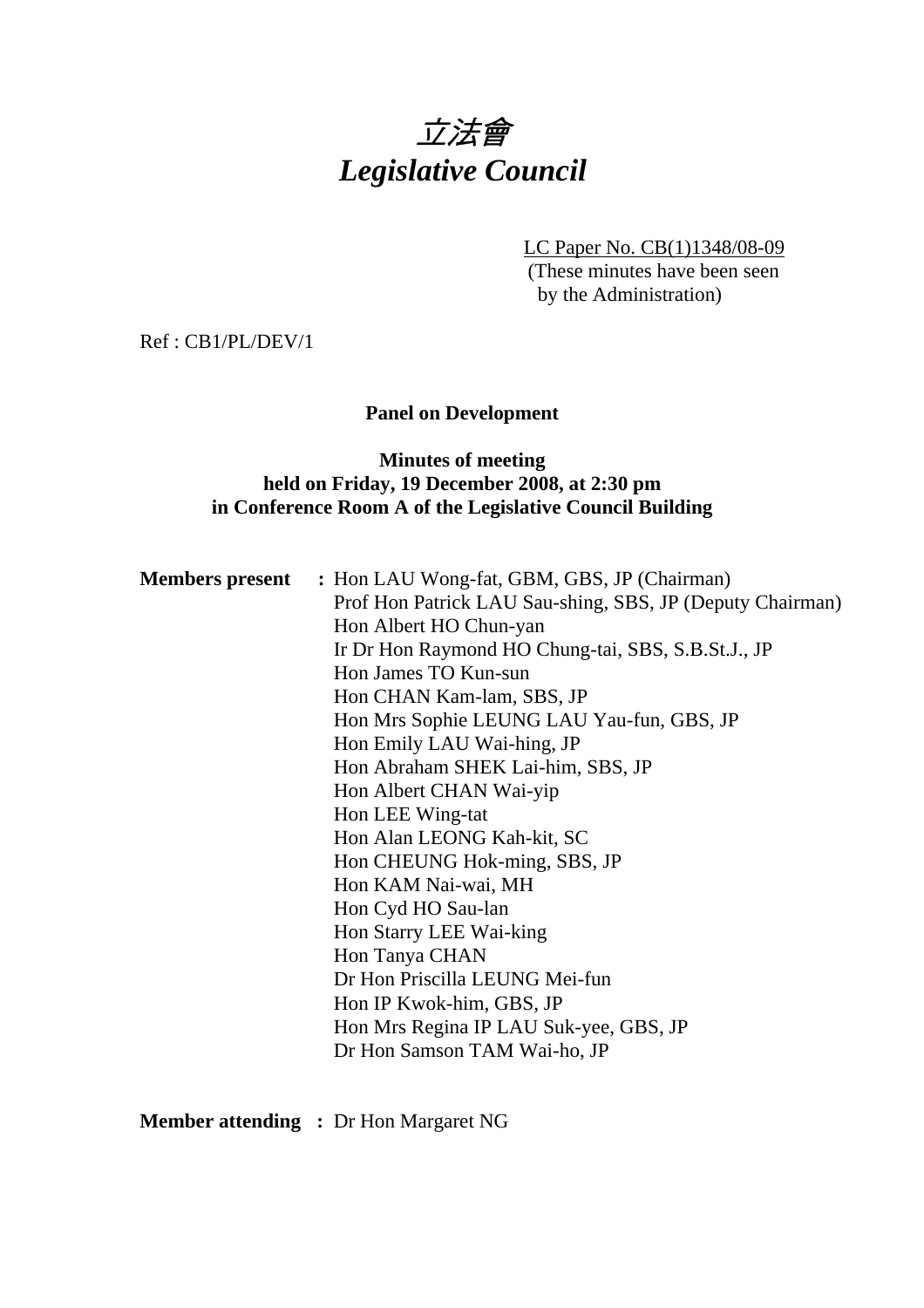| <b>Members absent</b>               | : Dr Hon Philip WONG Yu-hong, GBS<br>Hon WONG Yung-kan, SBS, JP<br>Hon Timothy FOK Tsun-ting, GBS, JP                                                                            |
|-------------------------------------|----------------------------------------------------------------------------------------------------------------------------------------------------------------------------------|
| <b>Public officers</b><br>attending | : <u>Agenda item IV</u><br>Mrs Carrie LAM CHENG Yuet-ngor, JP<br><b>Secretary for Development</b><br>Miss Janet WONG Wing-chen, JP<br>Deputy Secretary for Development (Works) 1 |
|                                     | Mr Jack CHAN Jick-chi<br><b>Commissioner for Heritage</b><br><b>Development Bureau</b>                                                                                           |
|                                     | Mr Tom MING Kay-chuen<br>Executive Secretary (Antiquities & Monuments)<br>Leisure and Cultural Services Department                                                               |
|                                     | <b>Agenda item V</b>                                                                                                                                                             |
|                                     | Mrs Carrie LAM CHENG Yuet-ngor, JP<br>Secretary for Development                                                                                                                  |
|                                     | Mr Raymond YOUNG Lap-moon, JP<br>Permanent Secretary for Development (Planning & Lands)                                                                                          |
|                                     | Mr Edward TO Wing-hang<br>Principal Assistant Secretary (Planning & Lands) 3<br>Development Bureau                                                                               |
|                                     | Mr AU Choi-kai, JP<br>Director of Buildings                                                                                                                                      |
|                                     | Mr MO Kim-ming<br><b>Assistant Director/New Buildings 1</b><br><b>Buildings Department</b>                                                                                       |
|                                     | Miss Katharine CHOI Man-yee<br>Principal Assistant Secretary for the Environment (Energy) 1                                                                                      |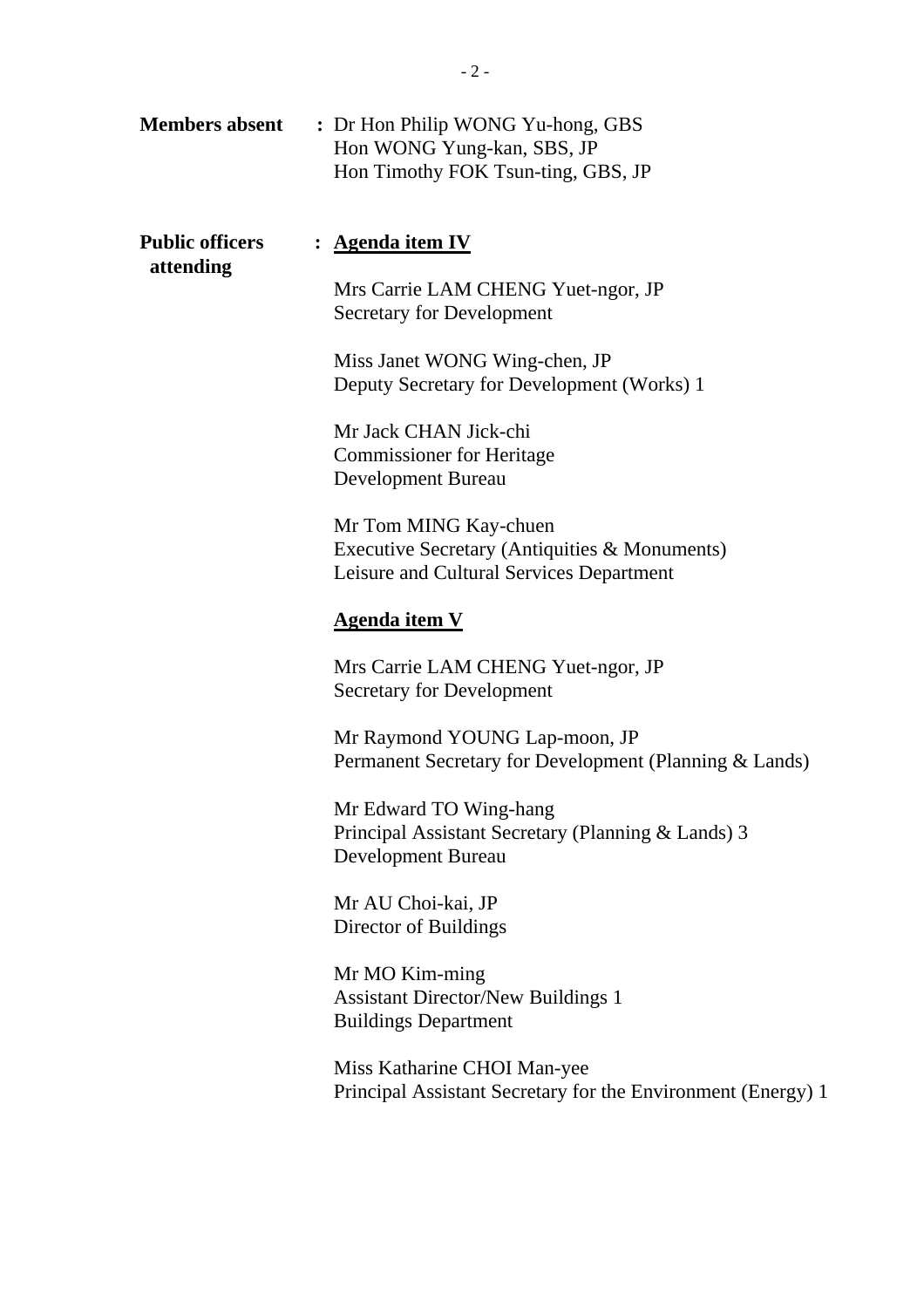#### **Agenda item VI**

Mr Raymond YOUNG Lap-moon, JP Permanent Secretary for Development (Planning & Lands)

Mr Tommy YUEN Man-chung, JP Deputy Secretary for Development (Planning & Lands) 2

Mr Kim Anthony SALKELD, JP Land Registrar

Mrs Karen HO LAU Kar-kam Deputy Principal Solicitor Land Registry

Mrs Amy FONG NG Suk-yee Title Registration Development Manager (Acting) Land Registry

#### **Agenda item VII**

Mr CHAN Yun-cheung, JP Principal Assistant Secretary (Works) 3 Development Bureau

Mr IP Kwai-hang Deputy Head of Civil Engineering Office (Projects & Environmental Management) Civil Engineering and Development Department

Mr Joseph CHAN Chun-shing Chief Engineer/Fill Management Civil Engineering and Development Department

Mr Sam WONG Wai-hong Principal Environmental Protection Officer (Regional Assessment) Environmental Protection Department

| <b>Clerk in attendance:</b> Ms Anita SIT |                              |  |
|------------------------------------------|------------------------------|--|
|                                          | Chief Council Secretary (1)4 |  |

**Staff in attendance :** Mr WONG Siu-yee Senior Council Secretary (1)7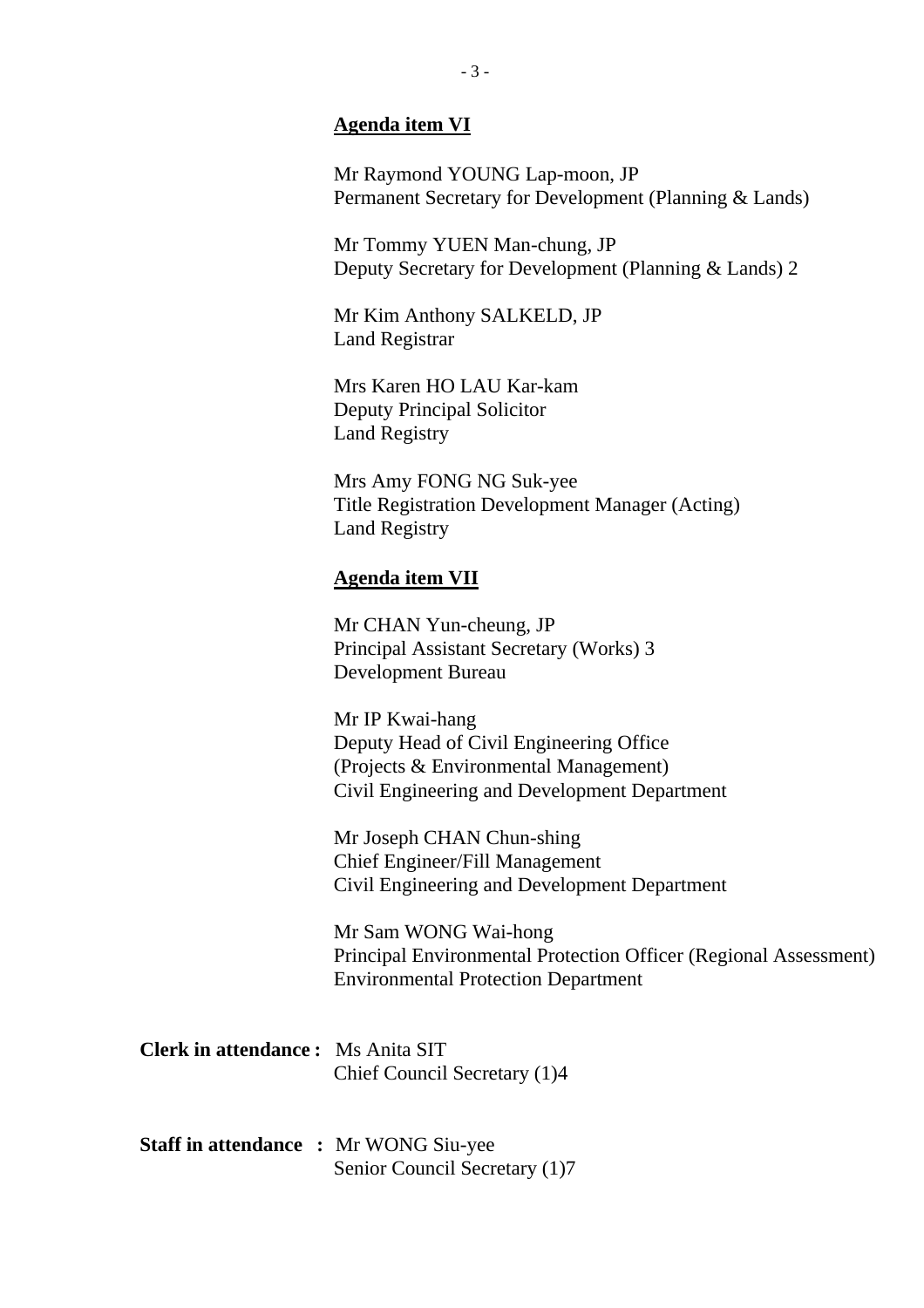Ms Clara LO Legislative Assistant (1)3

| <b>Action</b> |              |                                                                    |                                                                                                                                                                                                                                                           |  |
|---------------|--------------|--------------------------------------------------------------------|-----------------------------------------------------------------------------------------------------------------------------------------------------------------------------------------------------------------------------------------------------------|--|
|               | I            | <b>Confirmation of minutes and matters arising</b>                 |                                                                                                                                                                                                                                                           |  |
|               |              | $(LC$ Paper No. $CB(1)395/08-09$ -- Minutes                        | of meeting<br>on<br>28 October 2008)                                                                                                                                                                                                                      |  |
|               |              | The minutes of the meeting held on 28 October 2008 were confirmed. |                                                                                                                                                                                                                                                           |  |
|               | $\mathbf{I}$ | Information papers issued since last meeting                       |                                                                                                                                                                                                                                                           |  |
|               |              | $(LC$ Paper No. $CB(1)296/08-09(01)$ -- Letter dated 18 November   | 2008<br>from three village<br>representatives of Lin Ma<br>Hang Village to the Sha Tau<br>Kok<br>District<br>Rural<br>Committee on extension of<br>North East<br>the<br><b>New</b><br>Territories Landfill at Lin<br>Ma Hang Village and its              |  |
|               |              | LC Paper No. $CB(1)353/08-09(01)$ --                               | fringe areas<br>Enquiries from Mr Sunny<br>CHAN on issues relating to<br>Employer's<br>Mandatory<br>Provident<br>Fund<br>contributions and measures<br>to prevent non-payment of<br>wages in the construction                                             |  |
|               |              | LC Paper No. CB(1)353/08-09(02) --                                 | industry<br>Administration's response to<br>the enquiries from Mr Sunny<br>CHAN on issues relating to<br>Employer's<br>Mandatory<br>Provident<br>Fund<br>contributions and measures<br>to prevent non-payment of<br>wages in the construction<br>industry |  |
|               |              | LC Paper No. CB(1)405/08-09(01) --                                 | Information paper on "PWP<br>Item no. 718CL - Ma On<br>Shan development – roads,<br>drainage<br>and<br>sewerage<br>works at Whitehead and Lok<br>Wo Sha phase 1")                                                                                         |  |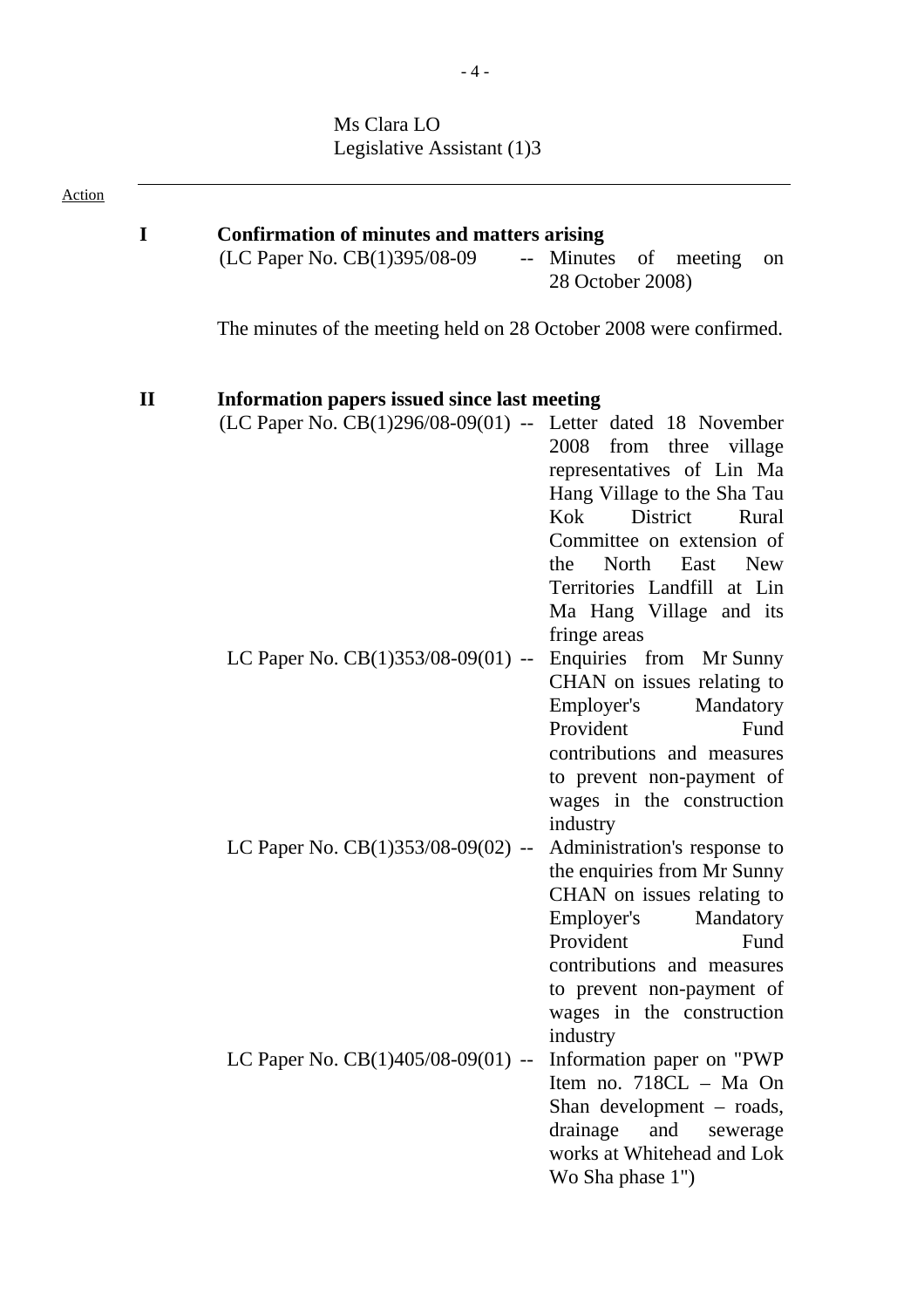2. Members noted that the above information papers had been issued since the last meeting.

# **III Items for discussion at the next meeting**   $(LC$  Paper No.  $CB(1)396/08-09(01)$  -- List of outstanding items for discussion LC Paper No.  $CB(1)396/08-09(02)$  -- List of follow-up actions)

3. Members agreed that the following items would be discussed at the regular meeting scheduled for 20 January 2009 from 2:30 pm to 6:30 pm --

- (a) the implementation of Kai Tak Development;
- (b) delivery of minor works projects in the Capital Works Programme;
- (c) Mandatory Building Inspection Scheme and Mandatory Window Inspection Scheme; and

Council Secretariat)

(d) Review of the Urban Renewal Strategy.

# **IV Heritage conservation – an update on key initiatives**  (LC Paper No. CB(1)396/08-09(03) -- Administration's paper on "Heritage Conservation – An Update on Key Initiatives" LC Paper No.  $CB(1)396/08-09(04)$  -- Background brief on "heritage conservation" prepared by the Legislative

4. SDEV briefed members on the Administration's latest key heritage conservation initiatives. She said that the Administration's paper (LC Paper No. CB(1)396/08-09(03)) had provided a comprehensive report on the Administration's heritage conservation work since the promulgation of a policy statement on heritage conservation and a package of measures in the 2007-2008 Policy Address. The Commissioner for Heritage's Office had also made considerable achievements since its establishment. The Administration would make further reports to this Panel on its heritage conservation initiatives, such as the selection results of the Batch I buildings under the Revitalizing Historic Buildings Through Partnership Scheme (the Revitalization Scheme). After consulting the Panel, the Administration would submit the funding proposals on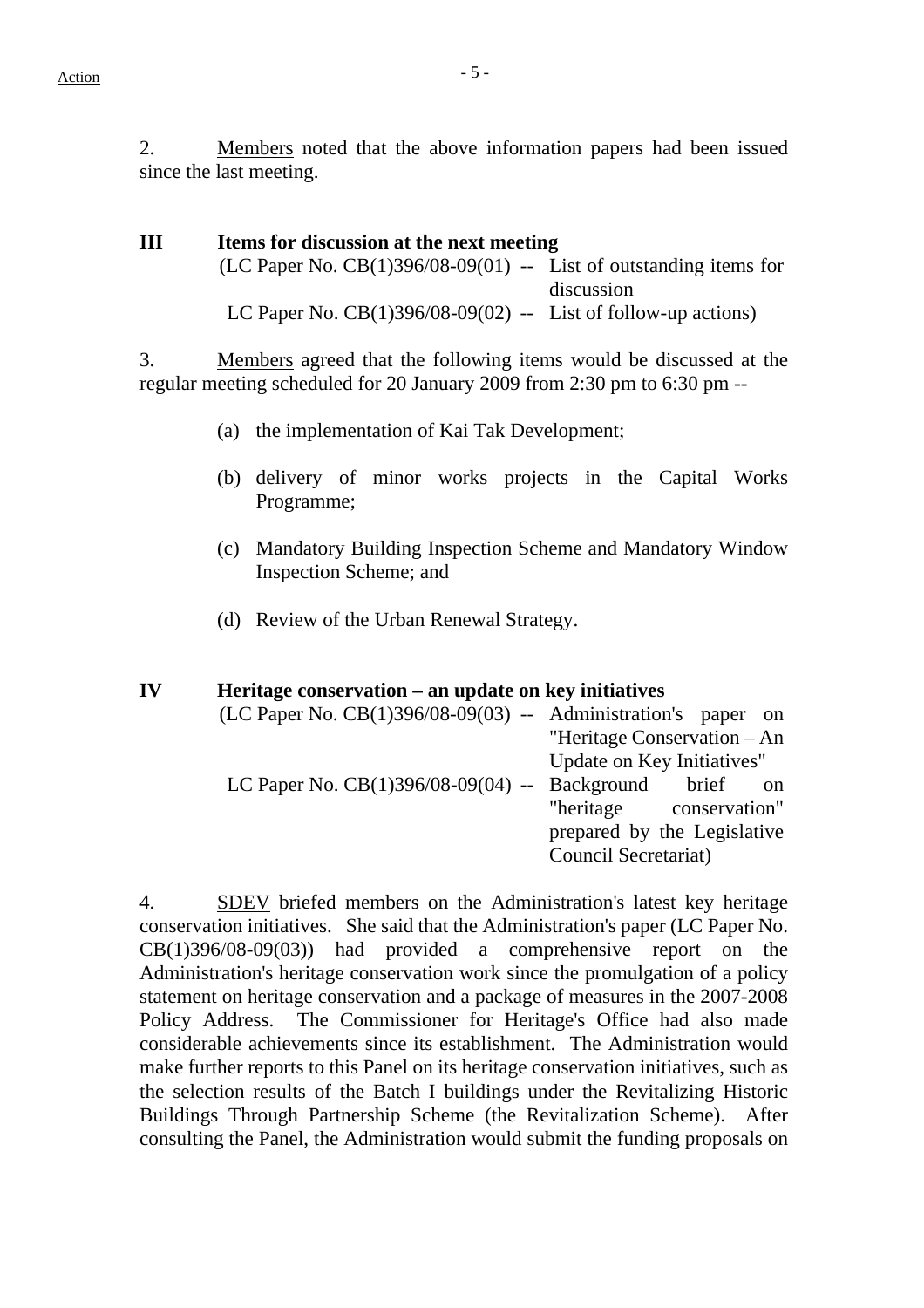# Point-line-plane approach in heritage conservation

5. Mr LEE Wing-tat said that heritage conservation should adopt the point-line-plane approach to achieve a cluster effect. He noted that such an approach had been adopted in Central and Western District and asked whether it would be adopted in other districts such as Wan Chai. The Administration should announce such conservation initiatives so that the public could make further suggestions.

6. In response, SDEV said that the Administration had been adopting a point-line-plane approach in conserving the Hollywood Road and old Wan Chai districts. For the conservation of old Wan Chai, the Administration adopted an approach under which the public could participate in the process regardless of whether they lived in the district. Heritage trails or heritage conservation initiatives based on the plane concept could be planned in other districts like Ping Shan and Stanley. While the Urban Renewal Authority acted as the executive agent for the Administration's district-based conservation initiatives in old Wan Chai, the Administration had to find executive agents for conservation initiatives in other districts.

7. Mr Albert CHAN considered that the Administration should not only focus on conserving historic buildings because the New Territories also had many heritage sites, such as Lee Tat Bridge in Pat Heung, which was built in the Qing dynasty, and Hung Lau in Tuen Mun, which was an important but dilapidated scenic spot. In this regard, he considered that the Administration's heritage conservation work should be more comprehensive.

8. In response, SDEV said that the Administration's conservation work was not limited to historic buildings. By way of illustration, the Administration would conserve Lung Tsun Bridge found in the Kai Tak site. The Administration was also exploring the conservation and revitalization of Morrison Building, which involved issues such as private ownership and the need for economic incentives. As regards Lee Tat Bridge, the Executive Secretary (Antiquities  $\&$ Monuments), Leisure and Cultural Services Department said that the Antiquities and Monuments Office had kept records of heritage bridges and no updated information on Lee Tat Bridge was available at present.

9. Mr KAM Nai-wai said that the Administration's conservation of Hollywood Road and its vicinity could only be regarded as conservation at the line level, not the plane level. The Administration should identify more heritage sites in the vicinity of Hollywood Road. He urged the Administration to adopt the plane approach and the concept of a historic town district in Central instead of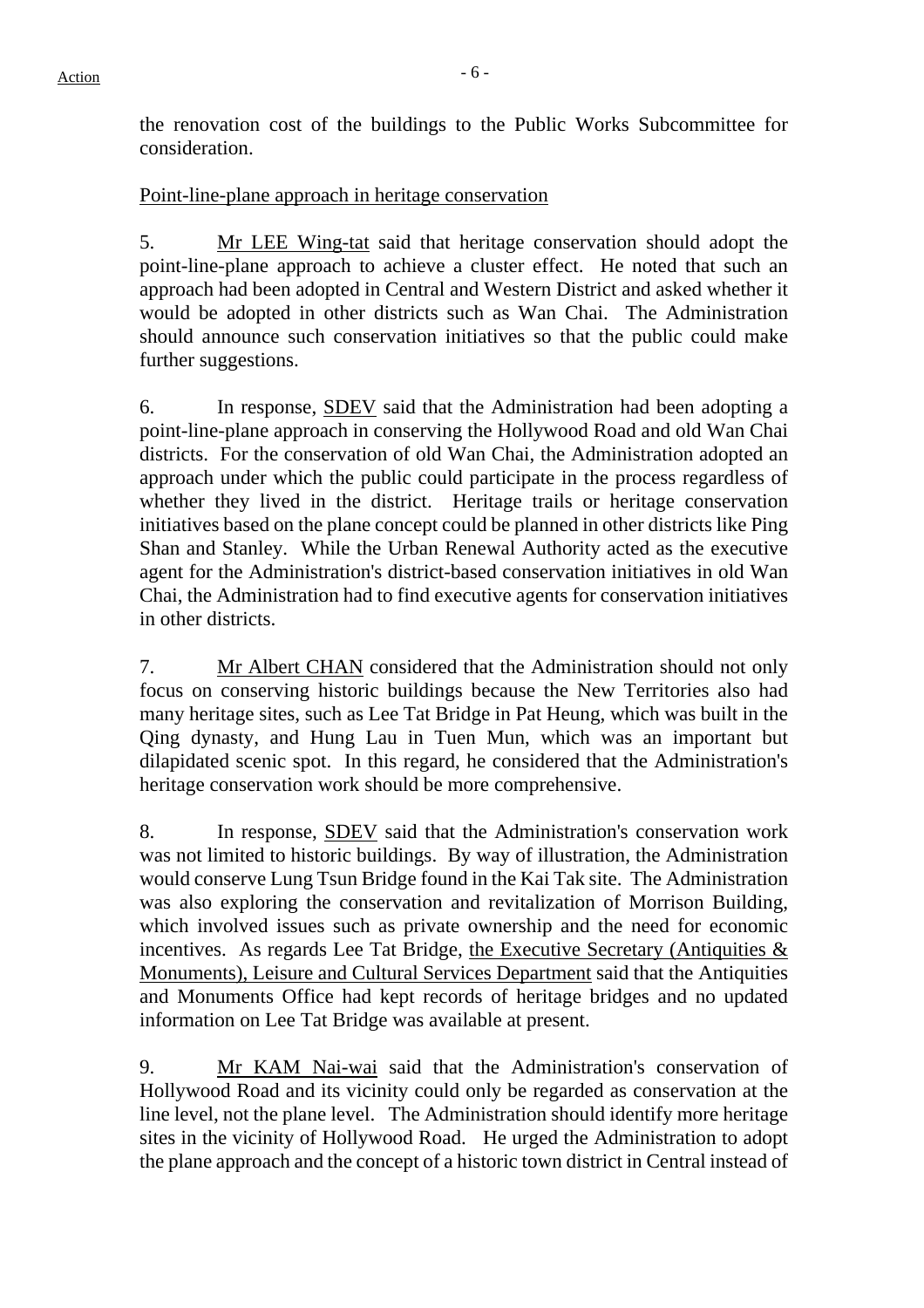conserving individual heritage sites. Creating a historic town district would require the provision of necessary ancillary facilities. The Administration should take into account aspects such as traffic, environment and social life of the residents. If places such as the site the Central Police Station Compound, the original site of the Central School and the site of the Central Market were developed as scenic spots in a piecemeal manner, the district would be over-burdened. He considered that like the establishment of the West Kowloon Cultural District Authority, the Administration could consider establishing an authority to be responsible for planning and managing historic town districts.

10. In response, SDEV said that heritage conservation in any city should give due regard to its history, characteristics and constraints. Creating a historic town district could conserve the history and characteristics of a city but it was difficult to do so in Hong Kong due to its economic development in the past. The Frontier Closed Area might provide an opportunity in this regard. The conservation of the vicinity of Hollywood Road included heritage buildings and sites, and integration of the new and the old might be the future direction in conserving the characteristics of the district and attracting pedestrian flow. This approach was more suitable for Hong Kong. The Administration would conduct traffic and environmental assessments where necessary. In conducting those assessments, the cumulative effects of future developments would be taken into account. The vicinity of Hollywood Road should not be compared with the West Kowloon Cultural District. The former was a developed district with private developments while the latter was a green field site.

11. Prof Patrick LAU declared that he was a member of the Antiquities Advisory Board. He appreciated the Administration's efforts in launching the Revitalization Scheme. The large number of applications showed that there was keen interest in society in revitalizing historic buildings. Organizations whose applications were unsuccessful should also be given an opportunity to contribute to heritage conservation. He urged the Administration to adopt a point-line-plane approach in rolling out Batch II of the Partnership Scheme. He shared the view that district-based planning was needed in heritage conservation and the executive agents could link up heritage sites within districts such as Central and Sheung Wan. The Administration should facilitate the public in visiting heritage buildings and sites. In this regard, District Councils could take up the planning and management responsibilities. He also expressed concern on how Tsang Tai Uk would be conserved.

12. On the Revitalization Scheme, SDEV said that while it was inevitable that some organizations would be unsuccessful in their applications, the Administration welcomed collaboration between the successful applicants and other organizations in implementing heritage conservation initiatives. Matters related to District Councils were under the purview of the Home Affairs Bureau and the Development Bureau welcomed the idea of strengthening the role of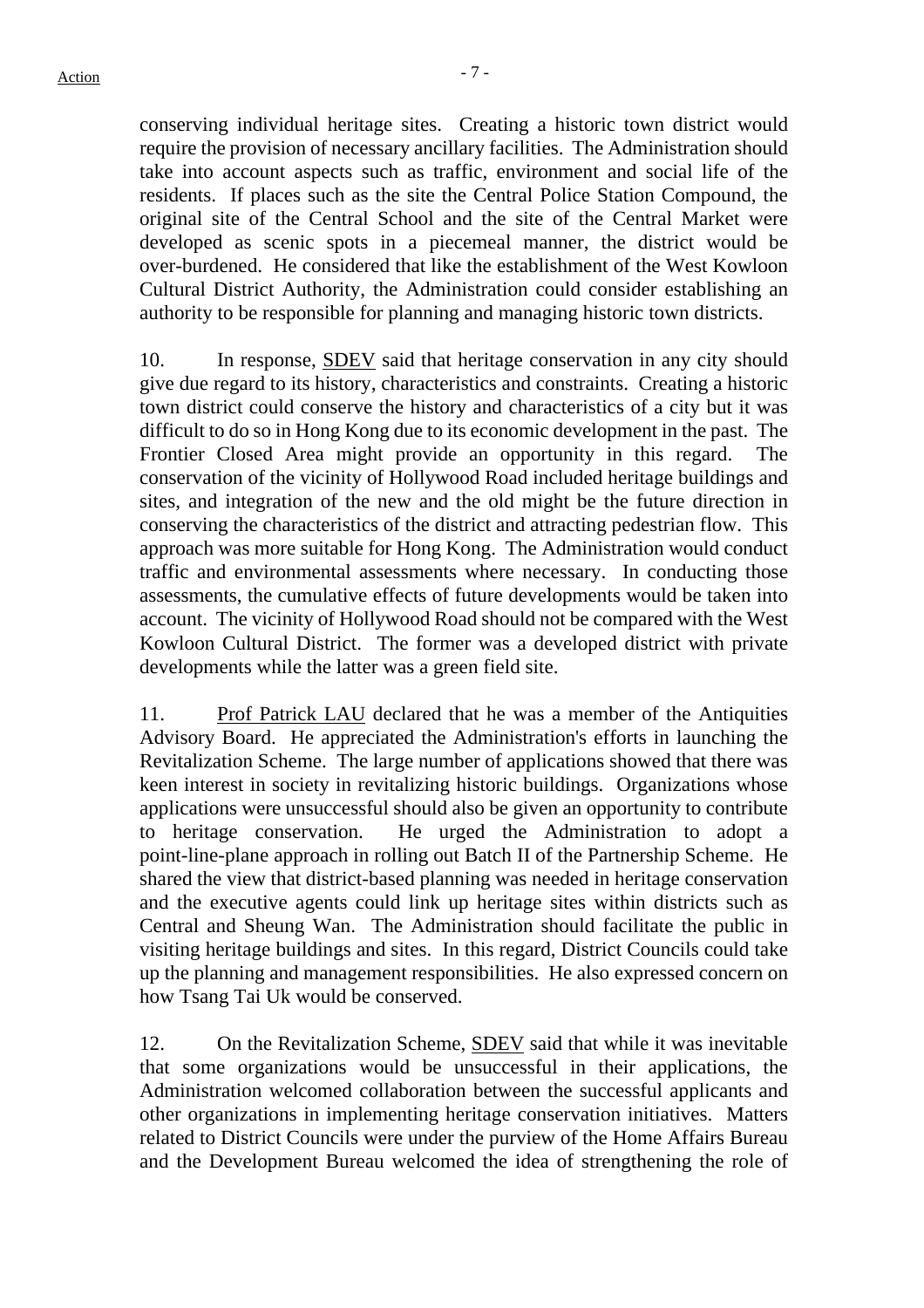District Councils in heritage conservation. Nevertheless, as District Councils had no executive powers at present, they could not act as executive agents to implement heritage conservation, district enhancement and other initiatives. The Administration would take into consideration Prof Patrick LAU's comments in implementing its conservation initiatives.

13. Ms Starry LEE considered that the Administration should place equal emphasis on Hong Kong Island and Kowloon in various aspects such as mass transit railway systems, waterfront promenades and urban renewal. As regards heritage conservation, she considered the Administration's direction correct. The Administration should give further thoughts to extending the point-line-plane approach in the conservation work for other districts. Kowloon City had heritage sites such as Sung Wong Toi and Kowloon Walled City Park. point-line-plane approach would be applicable to link up those heritage sites. Promoting and enhancing these heritage sites could boost the local economy. However, none of the heritage buildings in Batch I of the Partnership Scheme was in Kowloon City. She suggested that the Hong Kong Housing Society could act as an executive agent for heritage conservation initiatives. District Councils were also willing to carry out conservation initiatives but the Administration had to look into and resolve the relevant structural issues. By way of illustration, the Kowloon City District Council had been trying for years to open up Cattle Depot to the public but it did not have the executive powers to do so.

14. In response, SDEV said that the development of Hong Kong and Kowloon differed in pace only and the Administration had no intention to introduce regional differences in heritage conservation. The Administration was keen in conserving and revitalizing Cattle Depot in view of its huge potential. Cattle Depot was a Government property and it had been let to a group of artists. The Administration intended to include a piece of adjoining open space into the proposed conservation project. As regards executive agents for conservation initiatives, she advised that both the Urban Renewal Authority and the Hong Kong Housing Society had been carrying out district enhancement projects. The enhanced facilities would be handed over to the relevant departments for management upon completion. She took note of Ms Starry LEE's comments on the role of District Councils.

15. Mrs Sophie LEUNG considered that the Administration had shown substantial progress in its heritage conservation work. She shared the view that heritage conservation should be implemented on an area basis. This could be implemented in many areas in the New Territories. In many other overseas places, conservation of a district was often carried out by private organizations, not by the governments. Such an approach was rarely adopted in Hong Kong, one of the reasons being accusations of collusion between Government and business. More public education on heritage conservation would be needed. She criticized that some people even took advantage of heritage conservation to gain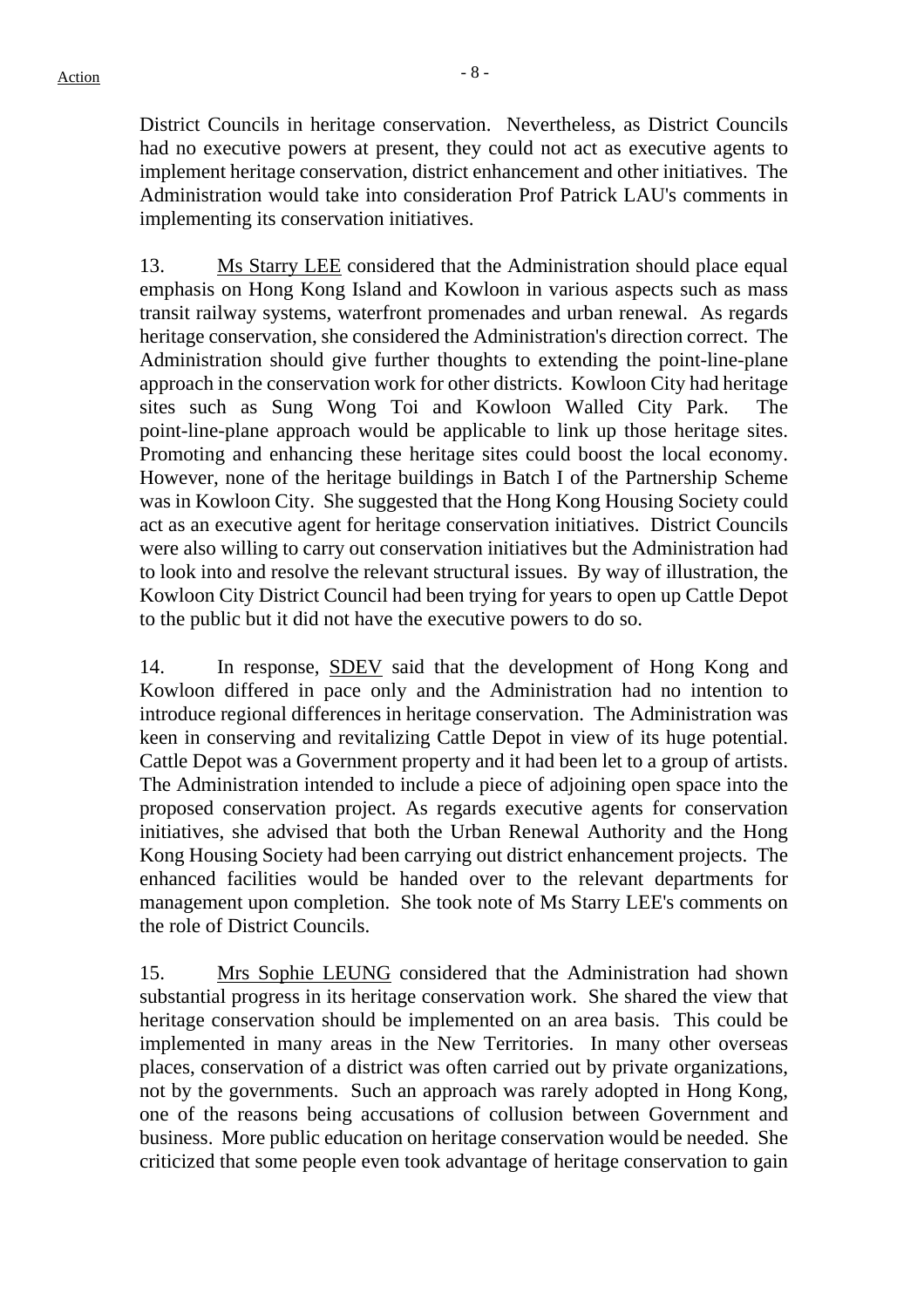monetary benefits from the Government. She considered that heritage conservation should not depend solely on the Urban Renewal Authority and the Administration's financial support. District Councils could appeal to interested parties to set up non-government organizations to carry out heritage conservation initiatives, which should be guided by approved development schemes or plans. Although this would be a more flexible approach, she did not envisage that such an arrangement could easily be materialized under the current social climate.

16. In response, SDEV said that public education and public participation work in heritage conservation included promoting heritage conservation to and encouraging non-government organizations and commercial organizations to participate in heritage conservation and revitalization, and the response had been positive. The Commissioner for Heritage would attend meetings of District Councils to explore opportunities for collaboration in heritage conservation initiatives. She was optimistic about heritage conservation in future in view of society's keen interest in the subject matter.

# Protecting heritage buildings from damage

17. Miss Tanya CHAN asked how incidents like damage to King Yin Lei could be prevented in future. The Administration should have active measures to enable it to take prompt action in protecting heritage buildings from damage.

18. In response, SDEV said that the Administration would adopt an active approach in protecting heritage buildings. The linkage between the system of grading of buildings and the monument declaration system had been strengthened. By way of illustration, the Administration would in future inform private owners of Grade I buildings the status and historic significance of the buildings and those buildings could be declared as proposed monuments to provide immediate but temporary protection. The Administration would provide economic incentives for conservation to private owners of heritage buildings as appropriate. The Administration would also provide financial support to private owners of graded buildings which were not declared as monuments to facilitate renovation and conservation of those buildings.

19. Mr Albert CHAN believed that parts such as windows and doors removed from King Yin Lei could be recovered, although the costs might be expensive and the Administration might have limited authority in doing so. In addition to conserving heritage buildings themselves, conserving their parts, decorations and furniture was also important. The Administration could consider whether to empower itself through legislative measures to enable it to recover those articles in heritage buildings.

20. SDEV responded that the Administration had to consider the legal aspects relating to the handling of articles in heritage buildings.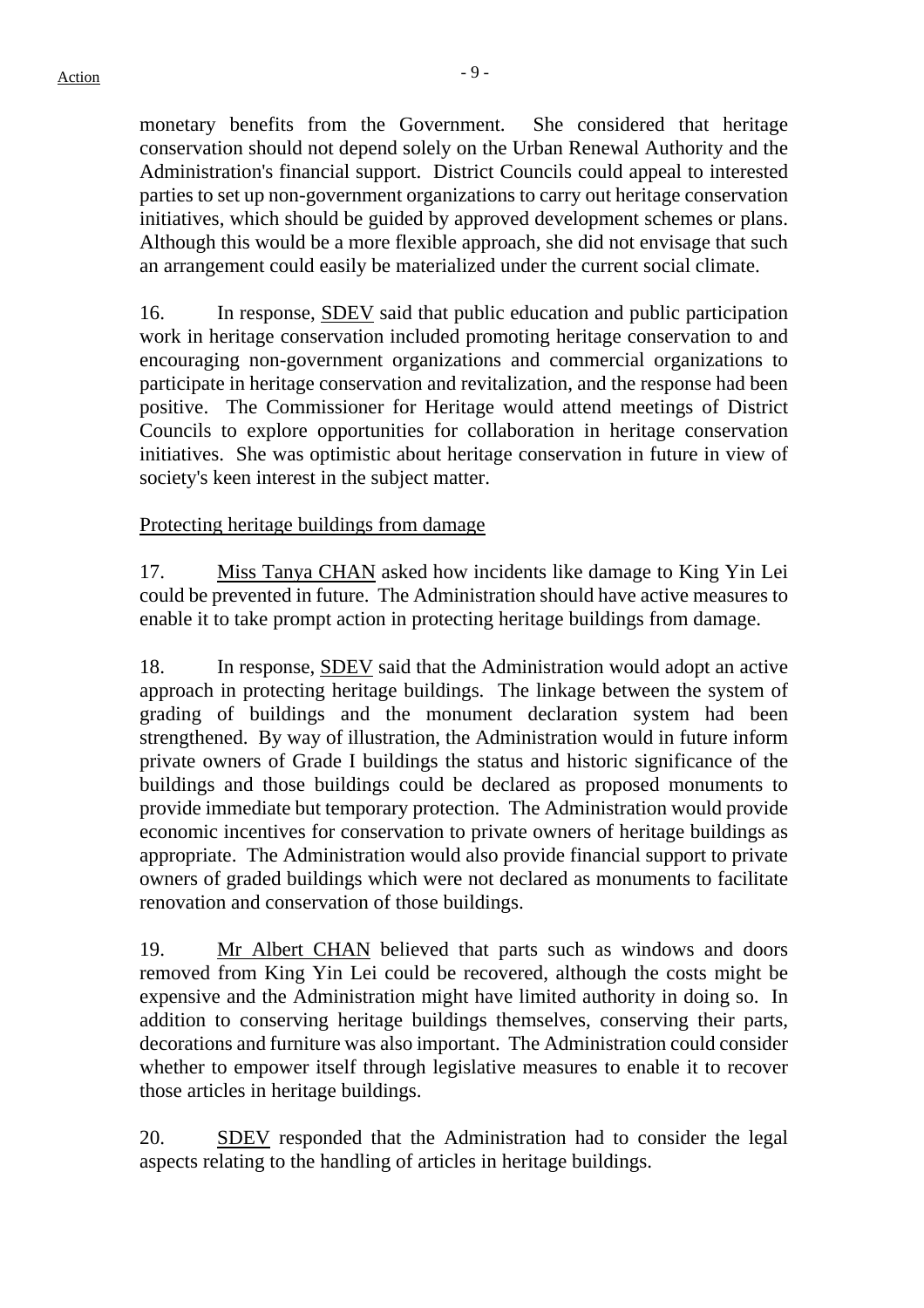#### Assessment of heritage conservation proposals

21. Miss Tanya CHAN said that Members of the Civic Party were concerned about the revitalization of the original site of the Central School and the Hong Kong Jockey Club's proposal for revitalizing the Central Police Station Compound. She also considered that there should be a fair assessment mechanism under the Revitalization Scheme so that the public would know the criteria adopted. In this regard, she asked how the Administration would assess the applications under the Partnership Scheme. She noted from the media that the director of an organization interested in participating in the revitalization of the old Tai O Police Station had a developer background. She asked how the Administration would ascertain the status of interested organizations and whether that status was the only criterion for eligibility in participating in the Revitalization Scheme.

22. Mr KAM Nai-wai also considered that the conservation of the Central Police Station Compound lacked transparency. Instead of informing the public at such a late stage, the Administration should have provided regular progress reports.

23. In response, SDEV said that an Advisory Committee on Revitalization of Historic Buildings had been set up for assessing the conservation proposals from interested organizations under the Revitalization Scheme. Organizations with a charitable body status under section 88 of the Inland Revenue Ordinance (Cap. 112) would be eligible and whether their members had a developer background was not an issue. The Administration would treat all interested organizations equitably and the assessment criteria were objective and transparent. The Administration was transparent in the conservation of the Central Police Station Compound and it would provide further details to the public and the Central and Western District Council when the revised proposal was ready.

# Central Market

24. Mr LEE Wing-tat considered that although the Central Market was not a declared monument, the Administration could still conserve it without resorting to statutory powers. Important buildings with characteristics could be conserved at the expense of Government revenues if supported by the public even if they were not graded nor declared as monuments. The Central Market could be used for arts and cultural purposes so as to link up heritage sites in the Central and Western District. He urged the Administration to remove the site of the Central Market from the Application List.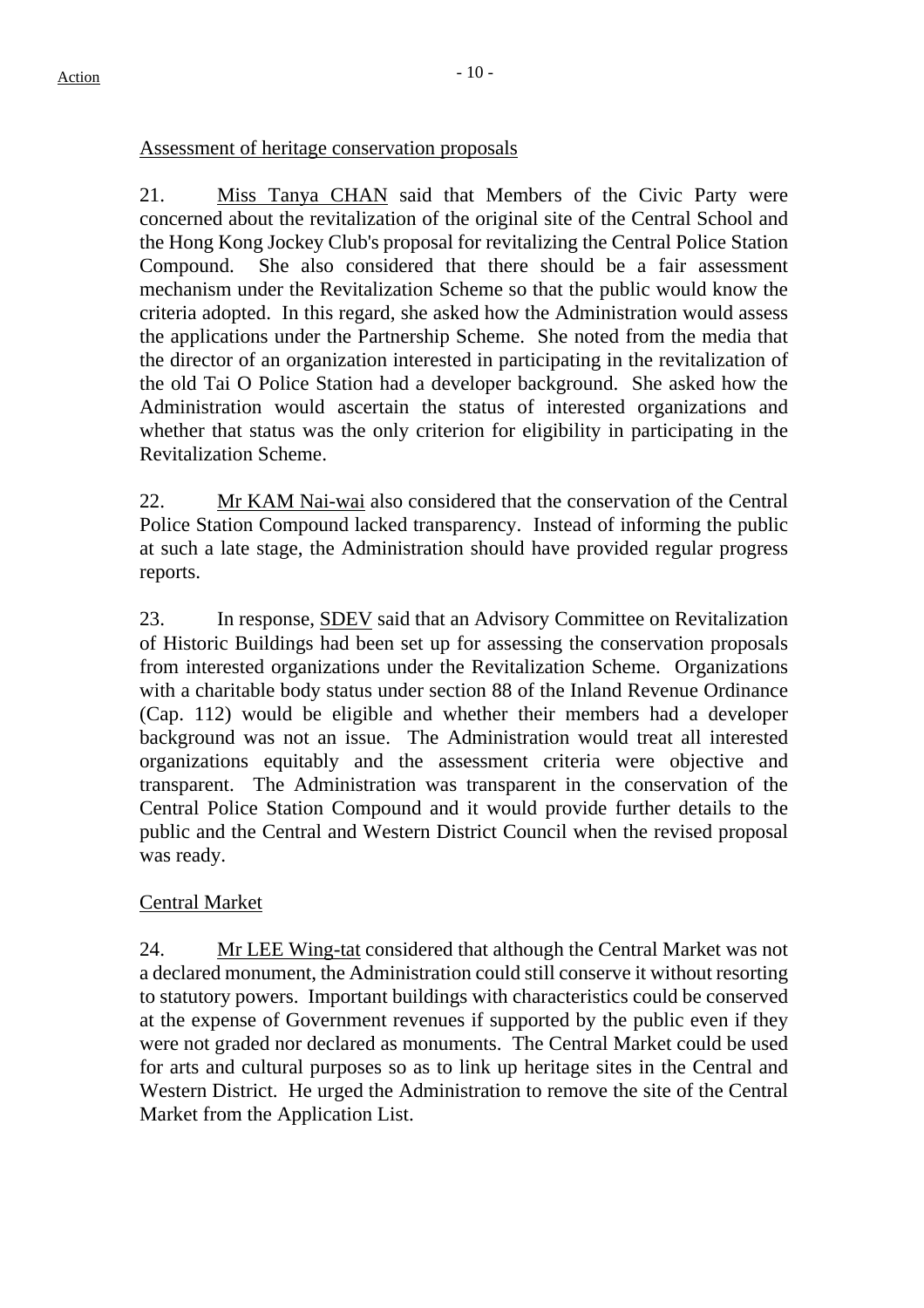25. Mr Albert HO also expressed concern about whether the Administration would remove the site of the Central Market from the Application List. He had heard many views that it would be inappropriate to erect new developments at the site of the Central Market because the Central district already had a high development density. The Administration should conserve the Central Market so as to maintain a cluster of heritage buildings in Central. The Central Market could be used as an exhibition centre because it was easily accessible with high pedestrian flow.

26. Prof Patrick LAU considered that the Central Market could be used for purposes such as exhibition or catering on a temporary basis.

27. In response, SDEV said that land sale revenues were not the Administration's only consideration. By way of illustration, the Administration had removed the valuable site of the Former Hollywood Road Police Married Quarter from the Application List. The site of the Central Market had been on the Application List for many years. As the Administration had to strike the right balance between conservation and development, it had no intention to remove that site from the Application List at present.

# Blue House Cluster

28. Ms Cyd HO said that residents of the Blue House Cluster had to use the toilet facilities at the new Wan Chai Market. The arrangement was inconvenient for the elderly residents and they were dissatisfied with it. She asked whether it was possible to re-open the toilet facilities at the old Wan Chai Market before their demolition or to provide mobile toilet facilities. In revitalizing historic buildings, the Administration should attend to the needs of the residents and add new facilities if necessary. Several organizations were interested in revitalizing the Blue House Cluster, but not every one of them would discuss with the residents about their needs. She urged the Administration to request those organizations to discuss with the residents on their revitalization proposals. Ms Emily LAU shared the view that toilet facilities should be provided for residents of the Blue House Cluster.

29. SDEV responded that there would be discussion with residents of the Blue House Cluster who chose to stay and the Administration was exploring the feasibility for them to participate in choosing the organization for undertaking the revitalization project. As regards toilet facilities, the Commissioner for Heritage said that the Blue House Cluster did not have toilet facilities ever since the flats were built and residents had been using the toilet facilities at the old Wan Chai Market before their closure. To address the needs of the residents, the toilet facilities at the new Wan Chai Market were open round-the-clock and the residents were satisfied with the arrangement. The Administration had suggested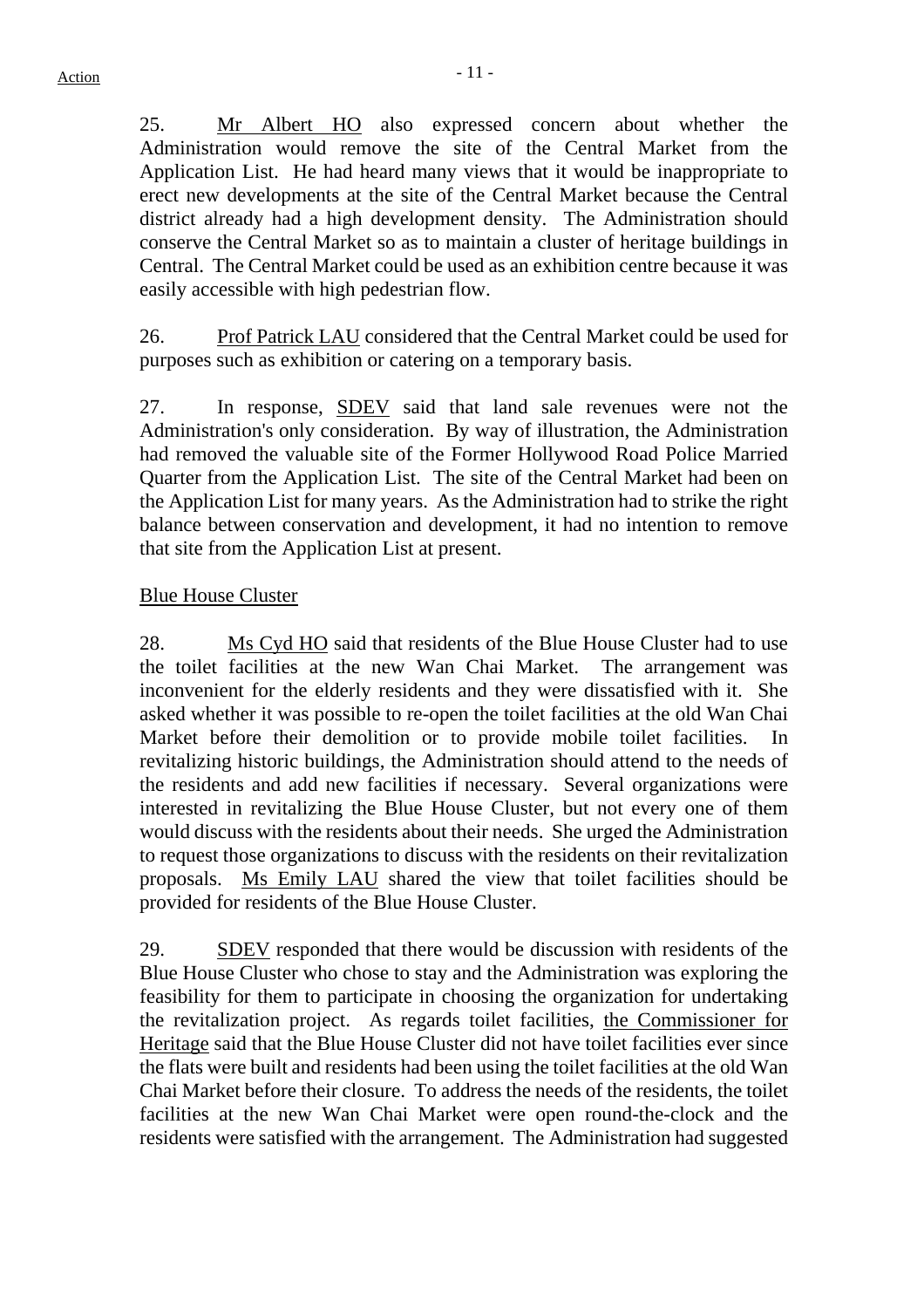providing mobile toilet facilities but the residents were unsupportive of the idea because of the nuisance that might arise.

30. Mr IP Kwok-him said that at night time, residents of the Blue House Cluster would not likely use the toilet facilities at the new Wan Chai Market even if they were open round-the-clock. Instead, they would continue to use nightstools. However, he would not accept the idea that the use of nightstools should be conserved as well. In many overseas cases, only the external structures of heritage buildings were kept and the interior facilities would be modernized. Heritage conservation should conserve heritage buildings and improve the livelihood of the affected residents at the same time.

31. SDEV responded that in revitalizing historic buildings, providing sanity facilities, barrier-free access facilities, fire services and the like would be basic requirements. The Blue House Cluster was merely at a transitional stage pending revitalization.

#### Other comments

32. Mr CHEUNG Hok-ming said that although a conservation policy was in place, the actual implementation of individual conservation initiatives was often difficult. He expressed support for the land exchange conservation approach adopted for King Yin Lei and asked whether it would also be applicable to the conservation of heritage buildings and heritage villages in the New Territories. He and Heung Yee Kuk considered implementing heritage conservation initiatives through land resumption, land exchange or land hiring a fairer approach. The approach could alleviate some of the worries of private owners that their properties would be graded as heritage buildings or heritage sites. As the Administration handled the conservation of Nga Tsin Wai Village in a different way, this created an impression that the Administration was adopting double standards. He was also concerned about the status of the 12 pieces of conservation land covered by the Public-Private-Partnership Scheme under the New Nature Conservation Policy because only the project at Sha Lo Tung was making some progress.

33. In response, SDEV said that the Administration would adopt a consistent stance in providing economic incentives, such as land exchange or additional development rights, for conservation of privately-owned historic buildings to achieve the objective of conservation. Nevertheless, for individual cases, the crux was whether suitable land was available for exchange. The Administration also had to consider whether the demands of the private owners concerned were reasonable. The conservation of King Yin Lei was possible because of the existence of various favourable factors. The Administration would adopt the same approach in exploring with individual private owners of heritage buildings and consult the public if a viable arrangement could be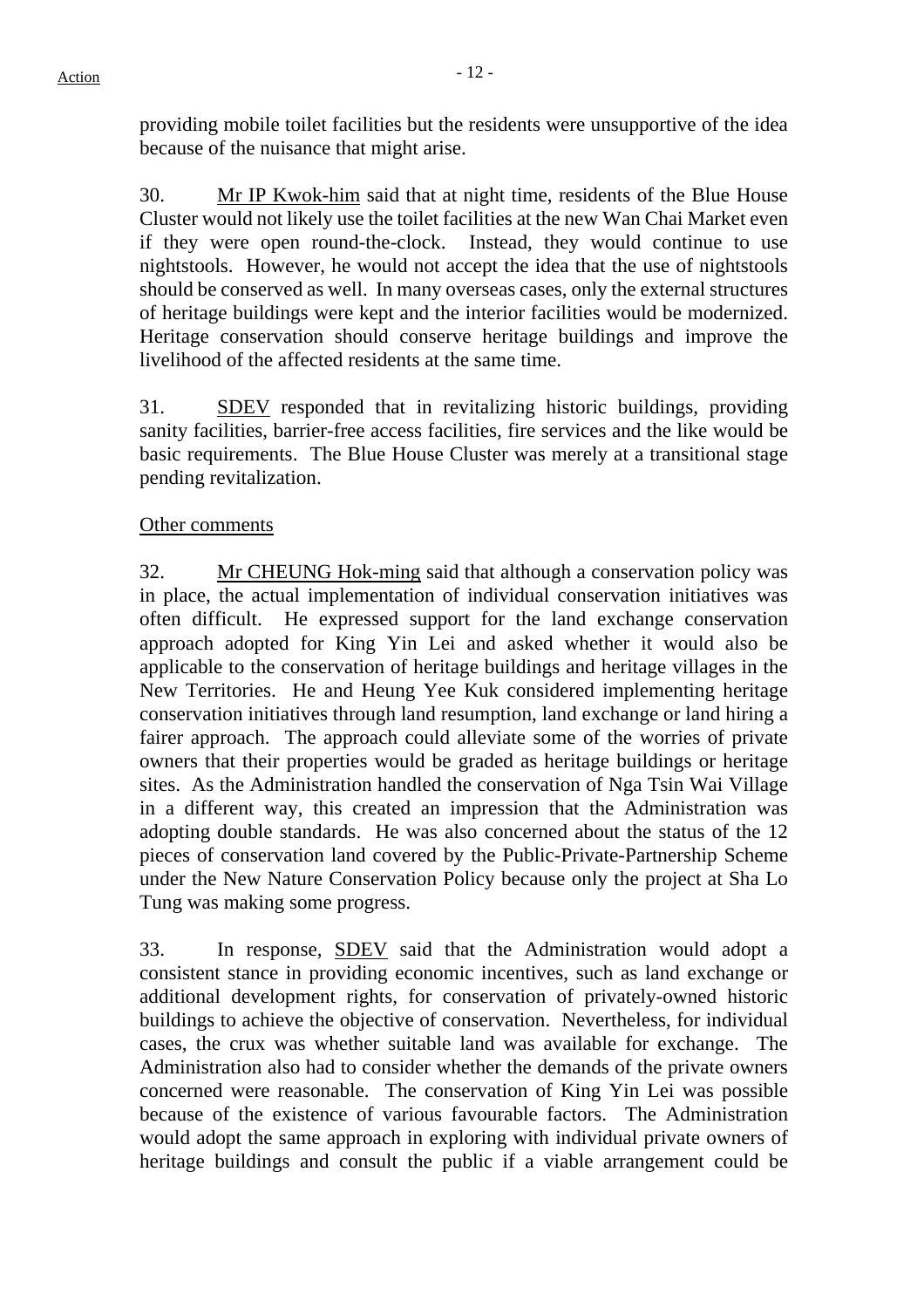identified. If successful, the Administration would consider adopting the same approach for other policy objectives, such as harbourfront enhancement. Nature conservation could also be materialized through means such as land exchange, and the Environment Bureau and Development Bureau were actively following up the Sha Lo Tung project. According to her understanding, the Town Planning Board had received objections to the proposed project.

34. Ms Cyd HO said that although she affirmed the Administration's progress in heritage conservation, the Administration should step up its efforts even further. Heritage conservation should also include cultural and livelihood considerations. For the SoHo district in Central, as some owners were willing to bear the costs of rehabilitating their buildings, she asked whether those buildings could be excluded from the Urban Renewal Authority's renewal projects as requested by the owners.

35. SDEV responded that the Urban Renewal Authority's urban renewal projects were based on approved development schemes or plans. It would be impossible to exclude certain buildings from those projects to satisfy the aspirations of individual owners. Otherwise, those projects could not materialize.

36. Mr Albert HO welcomed and supported the Administration's heritage conservation initiatives and its comprehensive strategy in heritage conservation. Nevertheless, further efforts and resources would be required in future for studying and reviewing areas such as the grading and declaration systems. Although there were many heritage sites in areas such as North District, Yuen Long and Tuen Mun in the New Territories, many of them were being neglected. Professional bodies and tertiary institutions could conduct research studies on heritage buildings and sites. As the Administration lacked sufficient resources in implementing a large number of conservation projects at the same time, it should engage District Councils in heritage conservation work, such as promoting local cultural tours and giving advice in the grading of and producing publications on heritage buildings and sites. The Administration should provide necessary ancillary facilities and the economy would benefit from such local tours.

37. SDEV concurred with Mr Albert HO's views but clarified that some of the sites receiving UNESCO Asia-Pacific Awards for Culture Heritage Conservation in the past years shown in Annex D to the Administration's paper were located in the New Territories. In order to introduce heritage buildings and sites in various districts to the public in a systematic way, the Administration had collected and used publications on antiquities sponsored by District Councils in the past. Many of those publications were written by university scholars. Ancillary facilities and guided tours were required to promote those heritage buildings and sites to the public. Although such guided tours were well received, the Antiquities and Monuments Office had limited resources to do so.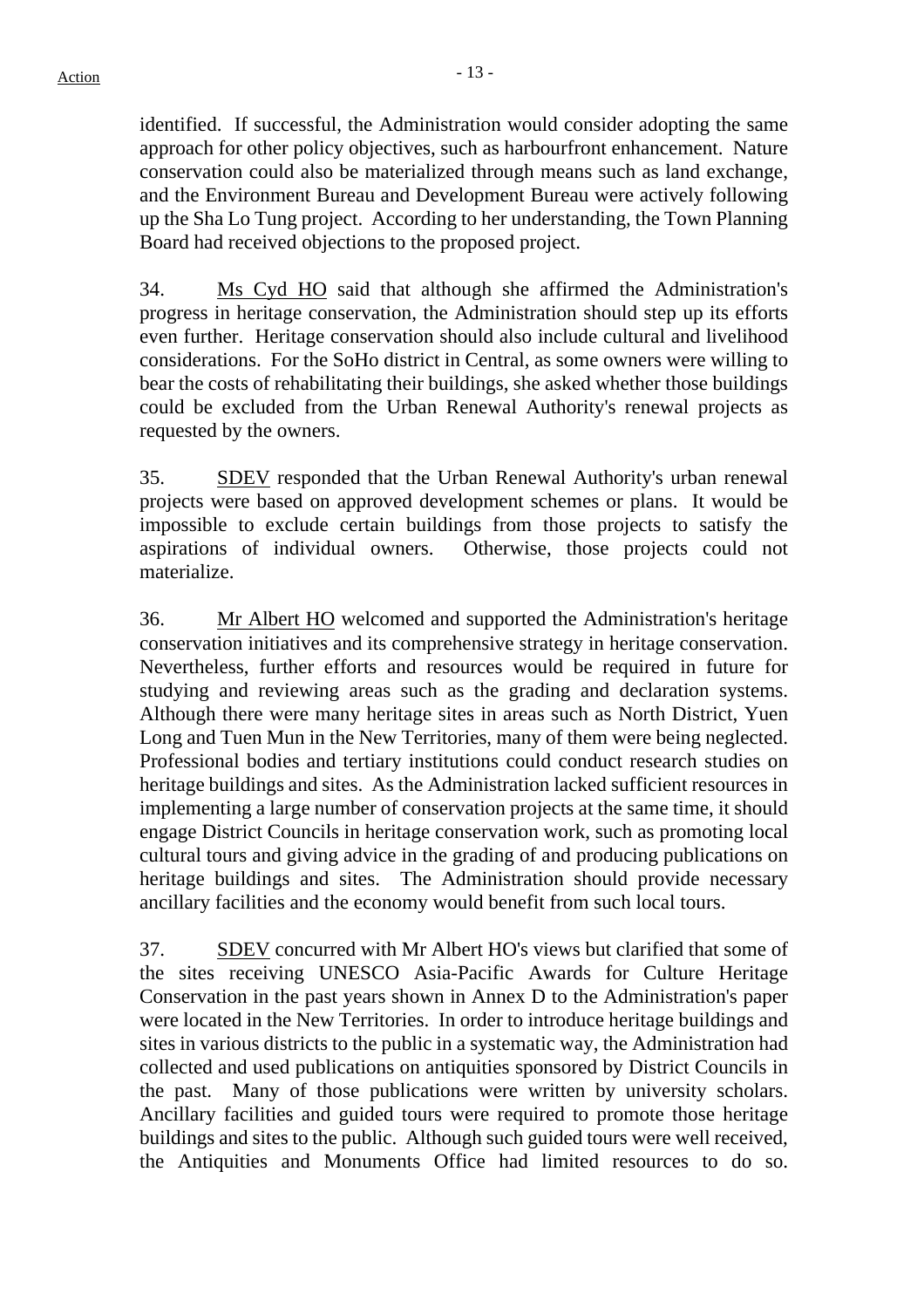Collaborating with District Councils would be the Administration's direction in heritage conservation.

38. Ms Starry LEE urged the Administration to open up to the public some Grade II and Grade III buildings on a trial basis. She expressed concern about whether the conservation of Yau Ma Tei Police Station would tie in with the characteristics of the district, such as Temple Street.

39. In response, SDEV said that the Administration would open up Grade II and Grade III Government buildings as far as practicable subject to resources constraints. Many of those buildings were still in use. The Administration would conduct Heritage Impact Assessment for public works projects and a lot of public engagement activities had been conducted for the Central Kowloon Route project. The Executive Secretary (Antiquities & Monuments), Leisure and Cultural Services Department added that Yau Ma Tei Police Station was a Grade III building and the Administration would try to minimize the effect of the Central Kowloon Route on it.

40. Ms Emily LAU shared the view that heritage buildings should be made open to the public as far as practicable albeit the need to control the number of visitors. Ancillary facilities such as car parking facilities should be provided for heritage buildings and sites in the New Territories to facilitate easy access. Although the revitalization of Woo Cheong Pawn Shop in Wan Chai was quite good, she considered that apart from the more affluent, the general public should also be able to enjoy the fruits of revitalization. She urged the Administration to strike a balance between the financial viability of revitalization projects and the affordability of the general public in using the facilities in the revitalized buildings.

41. In response, SDEV said that revitalization projects had to be financially viable and sustainable if they were to be run under a commercial approach. By way of illustration, a post office in Sydney was converted into a five-star hotel but a post office, a cultural gallery and affordable catering facilities were provided in the hotel for public use. The experience gained from the revitalization of Woo Cheong Pawn Shop was that while the external structure of the shop was kept, the original function as a pawn shop could not be maintained. Nevertheless, the revitalization of Woo Cheong Pawn Shop had brought impetus to the revitalization of Wan Chai. The Administration would further enhance its revitalization work in future. She appealed for members' support in the Administration's heritage conservation work.

42. Mr IP Kwok-him shared the view that in revitalizing Woo Cheong Pawn Shop, a balance was needed to enable the public to enjoy the fruits of revitalization. The Administration could consider implementing heritage conservation initiatives through a public-private-partnership approach.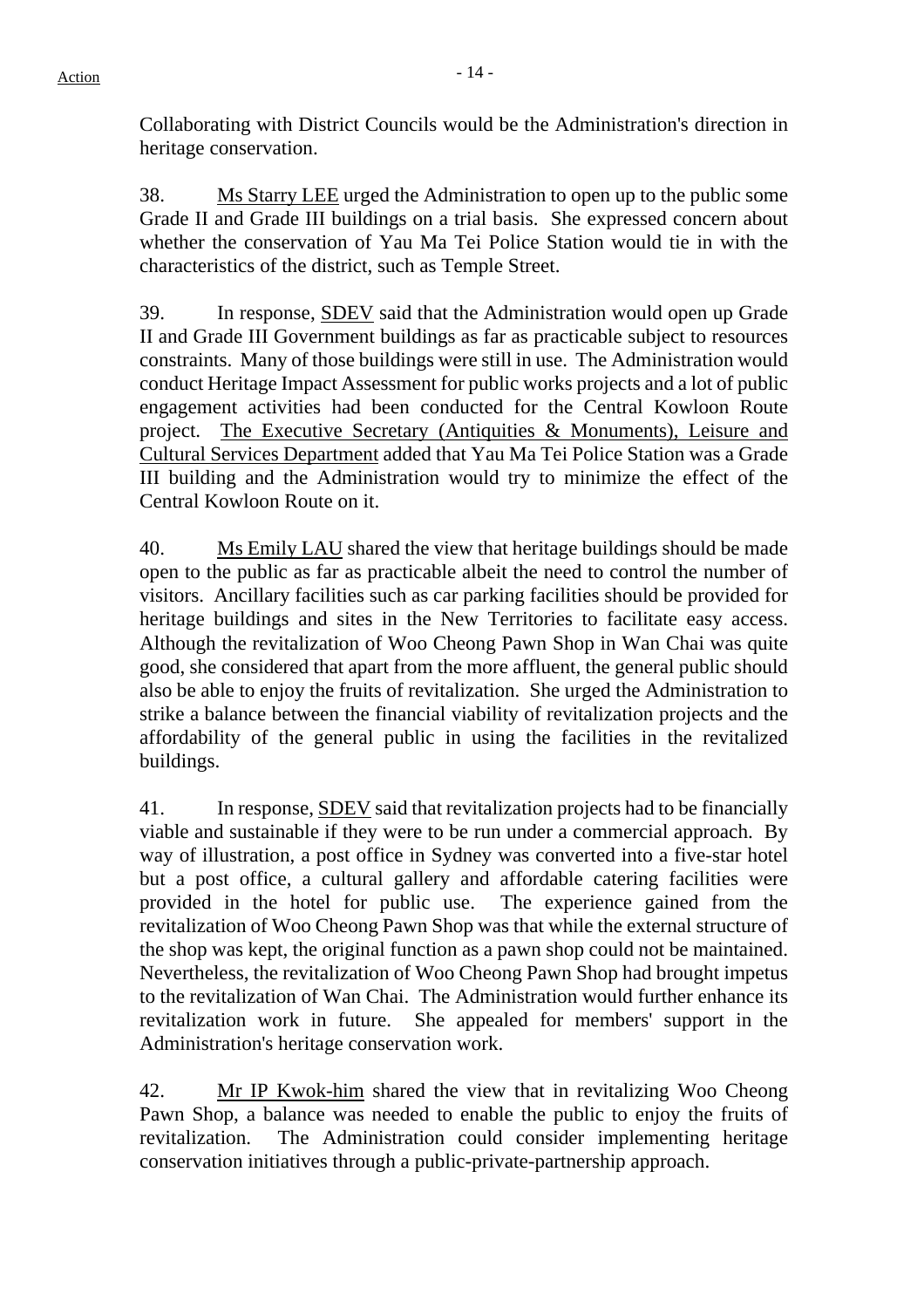43. In response, **SDEV** said that the Administration would adopt several approaches in revitalization. For the Batch I buildings under the Revitalization Scheme, non-profit-making non-government organizations were eligible to operate social enterprises in the historic buildings. The Administration would bear the substantial renovation costs for the historic buildings. Such an approach was well received because interested organizations did not have to bear upfront costs. Participation by different types of organizations in revitalization would be conducive to creating diversity in the usage of the heritage buildings.

44. Mr LEE Wing-tat expressed concern about whether there would be sufficient attractions at Mei Ho House to attract visitors. He noted that some walled villages in the New Territories were dilapidated and expressed concern about whether the Administration had any plans to conserve them.

45. In response, SDEV said that Mei Ho House was one of the heritage buildings in Batch I of the Revitalization Scheme. It would be renovated and revitalized in 2009 after a successful applicant had been identified to undertake the project. The Administration believed that the successful applicant's revitalization work would retain the history and characteristics of public rental housing estates. As regards walled villages in the New Territories, the Executive Secretary (Antiquities & Monuments), Leisure and Cultural Services Department said that while some of them were dilapidated, others were in a better condition. The Administration was conducting a research on all heritage buildings in Hong Kong.

46. Mr KAM Nai-wai said that the Administration should step up its conservation efforts for Grade II and Grade III historic buildings. Merely keeping photographs of those buildings would not suffice.

47. In response, SDEV said that as a balance had to be struck, it would be impossible to require mandatory conservation of all graded heritage buildings. The Administration would explore various methods to conserve their historic significance.

# **V Measures to foster a quality and sustainable built environment**

(LC Paper No. CB(1)396/08-09(05) -- Administration's paper on "Public Engagement on

Measures to Foster a Quality and Sustainable Built Environment"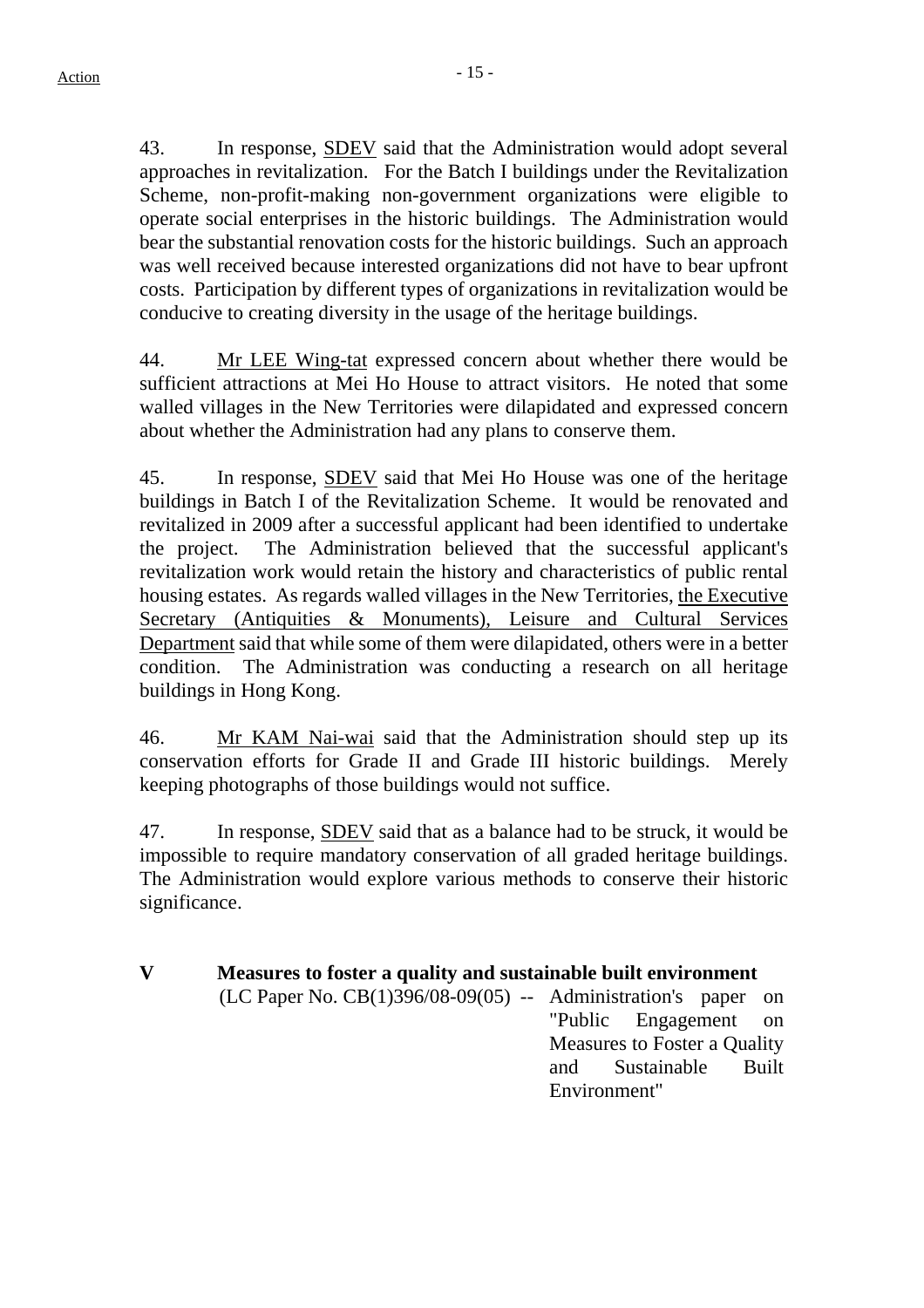LC Paper No.  $CB(1)416/08-09(01)$  -- Information note on "gross" floor area concessions granted under the Buildings Ordinance" prepared by the Legislative Council Secretariat)

48. SDEV said that concessions in the calculation of gross floor area (GFA) were seen by some as contributing to building height and bulk. In this regard, the Administration had conducted reviews and analyses. In view of the complexity of the matter, the Administration would collaborate with the Council for Sustainable Development (SDC) to conduct a 3-month extensive public engagement exercise in early 2009. Through the exercise, the Administration hoped to address various concerns such as sustainable development in society, reviewing the provision of green features in buildings, satisfying the aspirations of residents for green features, ensuring flexibility in architectural design and addressing public concerns over the impact of massive buildings. The Administration would be glad to follow up the matter with Members.

#### Gross floor area concessions

49. Mr LEE Wing Tat was of the view that developers would gain extra benefits through GFA concessions, which could result in an increase in GFA up to 40 to 50% in some extreme cases. Such additional GFA was not reflected in the premium. He was disappointed that the Administration did not consider that there was urgency in implementing improvement measures such as tightening up the discretion to be exercised by the Building Authority (BA) in granting GFA concessions to avoid the impression that there was collusion between Government and business. Although the issues involved were complex, the Administration should plug the loopholes by stages based on a clear timetable. While introducing legislative measures required considerable time, the Administration could first introduce measures which did not require legislation. Property owners enjoying GFA concessions welcomed such a policy, but the concessions created confusion among the construction and estate agents sectors, and might be unfair to property purchasers. He hoped that the reason for the Administration's slow progress in handling the matter was not because of the strong views of developers. Otherwise, the public would have an impression that the Administration was siding with developers.

50. SDEV replied that the Administration had not yet made any decision on how to revise the control on GFA concessions because the matter still required public discussion. It was premature at this stage for the Administration to propose specific measures or targets on how GFA concessions should be controlled; to do so would confuse the public and might have an undesirable effect on the public engagement exercise. Regarding concessions for green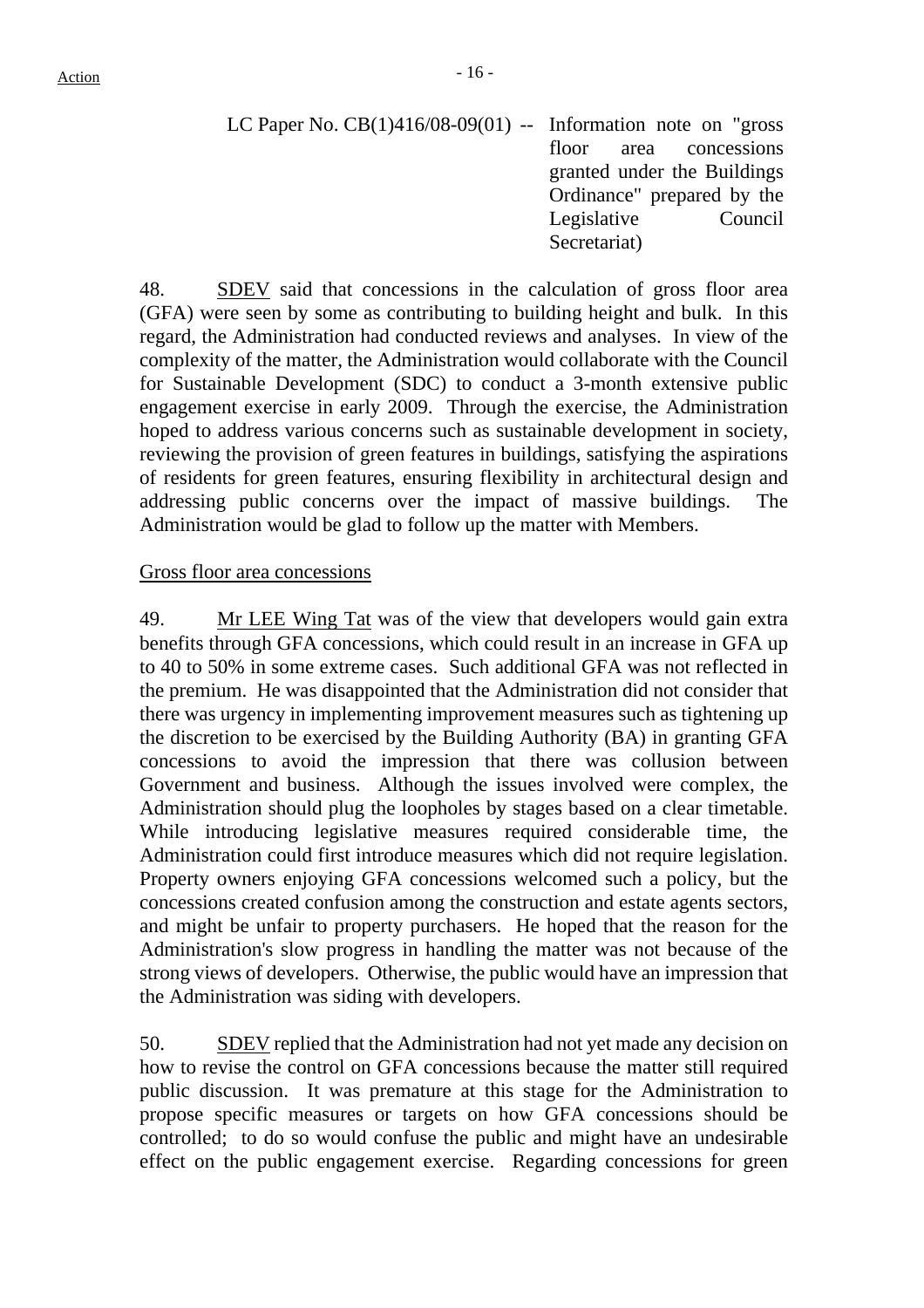features, people living in buildings with green features would generally welcome such provision but it was people living in the surrounding community who thought there were adversely affected as a result of the building bulk and height. Furthermore, whether some features such as large lobbies and residents' clubhouses could be regarded as genuine green and amenity features deserving GFA concessions was debatable. The Administration had already dealt with GFA concessions relating to the provision of public transport interchanges. As regards land sale, the Administration would specify the maximum allowable GFA to be built. GFA concessions on green features were granted based on a set of Joint Practice Notes issued by the Planning Department (PlanD), Buildings Department (BD) and Lands Department (LandsD) after conducting thorough consultation with the Legislative Council and the public. Such concessions were not granted by individual officials at their discretion. She clarified that land premium was generally payable in respect of most GFA concessions granted. Whether premium was payable also depended on the provisions in the land leases concerned.

51. Mr Albert CHAN considered the policy direction of promoting green features through GFA concessions correct because the living environment would be improved. The problem was that developers took advantage of the policy by boosting the saleable area of the flats. GFA concessions should be excluded from the saleable area so that developers could not reap huge profits. The policy to foster a quality and sustainable built environment should not be over-tightened to the extent that small property owners' benefits would be affected. The Administration's decision should be based on the principle that small property owners rather than developers were the ones to benefit. Political wisdom was needed to strike a balance. As policy implementation involved human factors, any good policy could not be implemented effectively without sufficient monitoring through a fair and open mechanism to prevent corruption, abuse of power and transfer of benefits to developers. Monitoring should be strengthened and the responsible officials should be strict in serving as a gatekeeper.

52. SDEV responded that property owners and residents, not developers, were the ones to benefit from green features in buildings. The crux was the provision of sufficient information in sales brochures. Her understanding was that enhanced measures had been implemented to require developers to provide the necessary information on saleable area and GFA in the sales brochures. Excluding GFA concessions from the calculation of saleable area was a complicated issue. The Director of Buildings (DB) added that GFA concessions would be granted by the BA only if the relevant criteria specified in the Joint Practice Notes or other relevant Practice Notes issued by BD to building professionals were met. For some features, a cap would be imposed on the GFA concessions for individual items.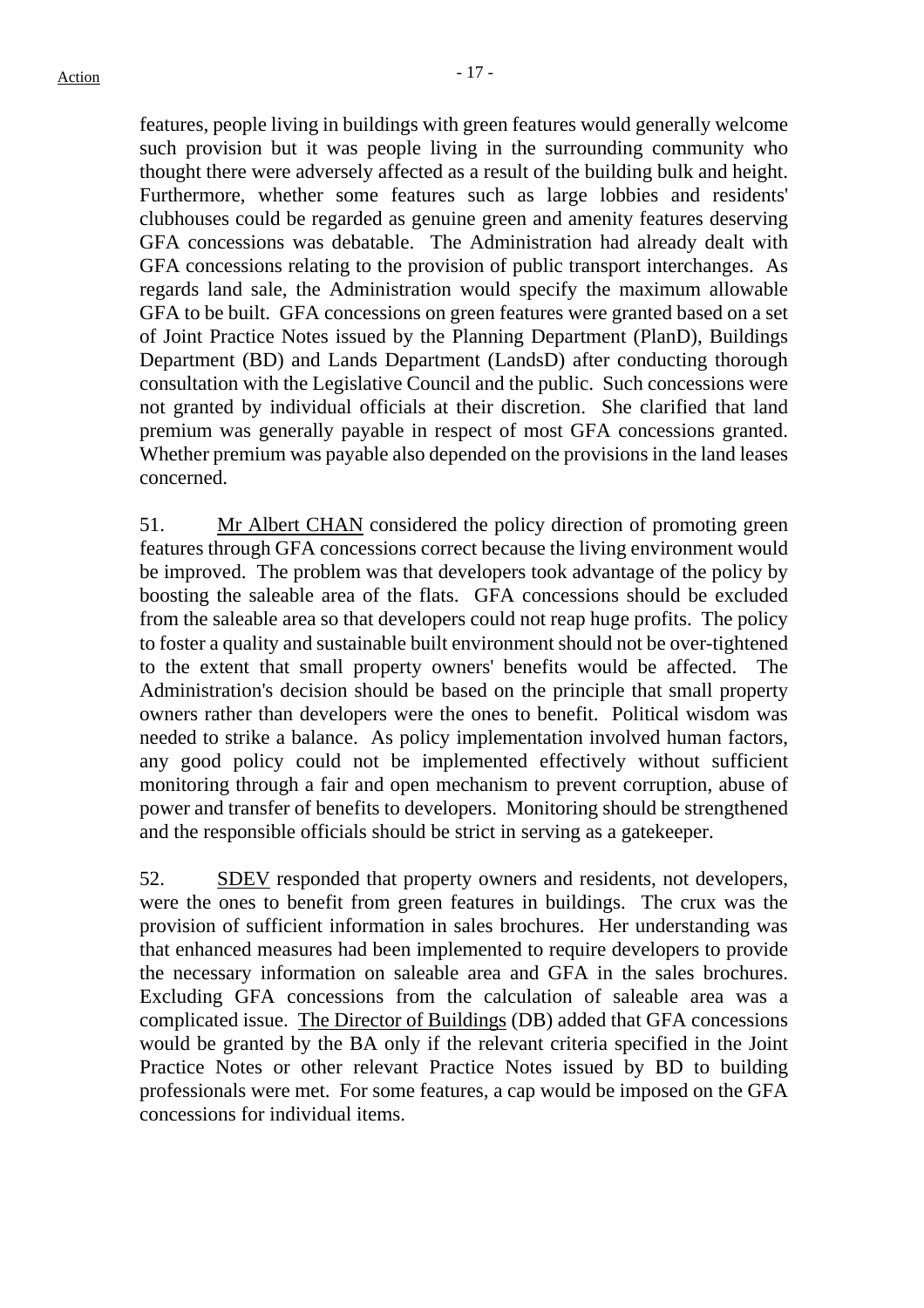53. Prof Patrick LAU considered the Buildings Ordinance (BO) outdated because it only regulated building safety and building hygiene. The Administration should fully review the town planning, lands and buildings aspects to facilitate development. Green features were conducive to creating a quality environment and measures for sustaining a quality environment were good for the public and in line with the Chief Executive's policy agenda. As the Administration would control development density through land sale conditions, he considered that GFA concessions should not be an issue. As regards capping GFA concessions, the issue should be considered from a broader perspective instead of capping individual items. High density development in Hong Kong was much admired by some overseas countries and Hong Kong should not give up what had contributed to its success.

54. SDEV responded that the broader the scope of the review, the more difficult it would be to arrive at a substantive conclusion on how to refine the existing policies because there were a lot of divergent views. The Administration would place further emphasis on town planning, lands and buildings aspects in future. While she concurred that high density development had contributed to Hong Kong's success, the aspirations of citizens had changed with the times. The Administration had to strike a balance in this regard. She would welcome Prof Patrick LAU's further advice on the scope of the review after the meeting.

55. Mr CHAN Kam Lam shared the view that a comprehensive review was required. He was worried that even if the Administration conducted adequate consultation, the results of the consultation would be piecemeal because not everyone had a clear understanding of the intention of the policy. As there were accusations of transfer of benefits and collusion between Government and business in granting GFA concessions, the Administration would have to face difficulties in the review. Nevertheless, the Administration should not be deterred by dissenting views of a slogan nature. It should gauge public views comprehensively and then take forward the matter resolutely. Good building designs could improve the built environment. Without GFA concessions, he was worried that developers would no longer provide green features and buildings would become monotonous. If the policy was over-tightened, the pace of urban renewal would be affected because of a lack of incentive to redevelop old districts. He doubted whether it was desirable to conserve all buildings built in the 1950s and 1960s. The Administration should strike a balance between development and conservation. He hoped that the review would provide a balanced outcome. SDEV thanked Mr CHAN Kam-lam for his views.

# Town planning

56. Ms Cyd HO said that she had moved a motion at the Central and Western District Council that town planning should include energy, lighting, air-ventilation, traffic, pedestrian environment and greening elements. Town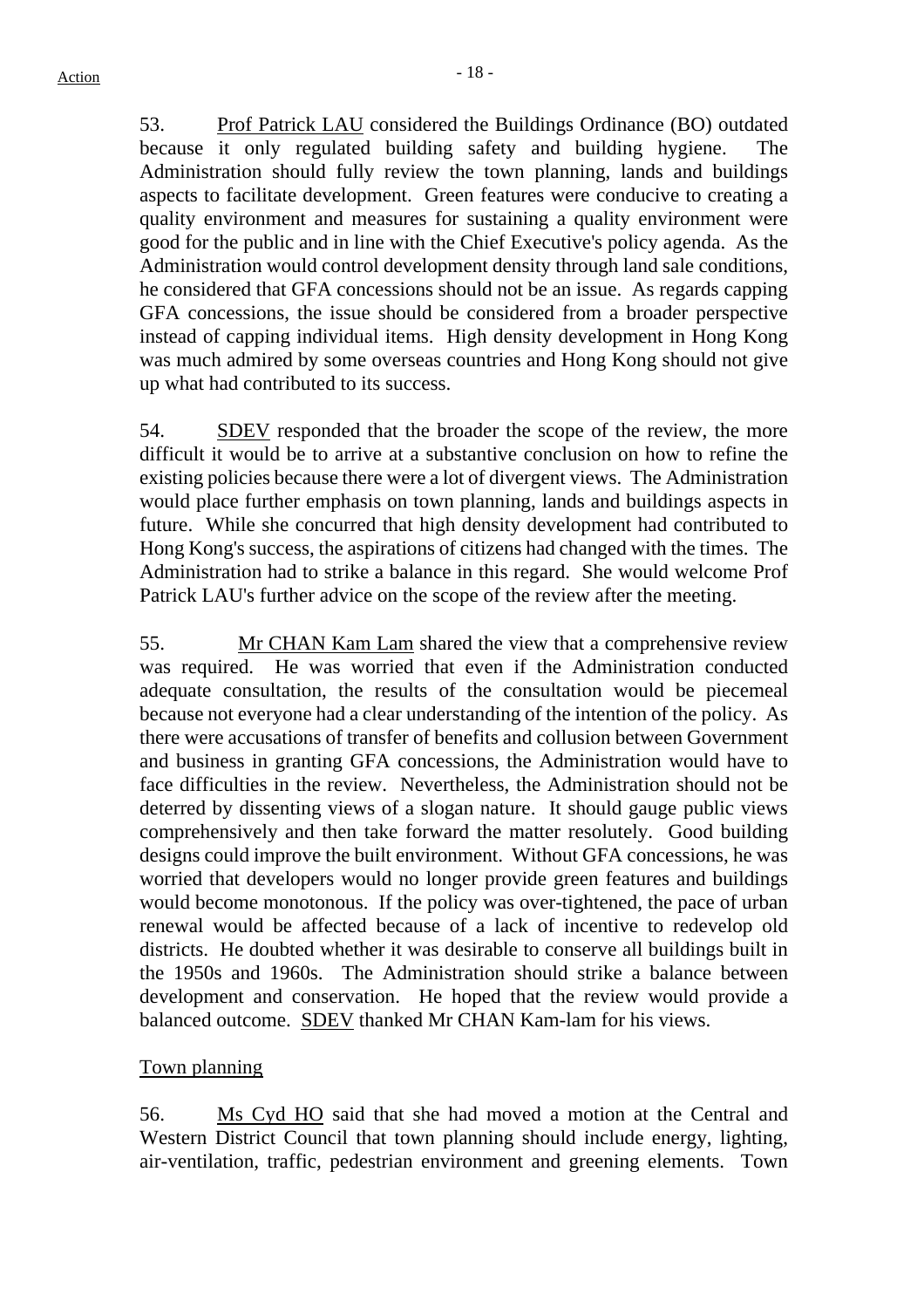planning should not focus on the planning of an individual site only; town planning at the district level should be taken into account. She urged the Administration to include those aspects in the review. In Central and Western District, many leases had few or no restrictions on the plot ratio. She was concerned about how the Administration would handle the situation. As regards energy saving, she asked whether the review would include proposals for providing incentives for developers to include energy-saving features in their developments.

57. SDEV responded that the Environment Bureau intended to introduce a legislative proposal on mandatory implementation of Building Energy Codes into the Legislative Council in 2009 because the outcome of voluntary participation was not satisfactory. In relation to plot ratio, the Permanent Secretary for Development (Planning and Lands) (PS(P&L)) responded that the Administration had to respect historic factors if the relevant leases did not have any restrictions on the plot ratio. The Administration was reviewing the Outline Zoning Plans to see whether it was appropriate to impose restrictions on height and plot ratio. The Administration would need careful consideration in reducing plot ratio or GFA because of the divergent views from various parties. The Administration recognized that it was necessary to expedite the review process. These concerns would be addressed during the town planning process as far as possible.

58. Miss Tanya CHAN said that town planning involved complicated issues which were handled by multiple departments and it was often difficult to identify the responsible department for monitoring purposes. By way of illustration, the actual use of a site could be different from the intended use specified in the relevant Outline Zoning Plan. She queried why the Administration did not set a deadline for compliance with conditions in planning permissions and land leases. Without a deadline, the public had no way to monitor whether those conditions had been complied with. She also queried whether any department was responsible for ensuring such compliance. She shared the view that a comprehensive review was needed although it would be difficult and sensitive. Although SDEV had responded to the aspirations of society, she urged the Administration to formulate a long term policy backed up by legislation, which would survive personnel changes within the Administration. The Administration should elevate the status of the Hong Kong Planning Standards and Guidelines. She believed the public would like to have less bulky buildings despite that there was a need for development. The issue to consider was whether "not to build" or "not to build in such a way". SDEV responded that she had taken note of Miss Tanya CHAN's views.

59. Mr Abraham SHEK did not consider halting all developments the best way forward. Land owners had their rights and the Administration should not require them to adopt a mode of development which would affect their rights. In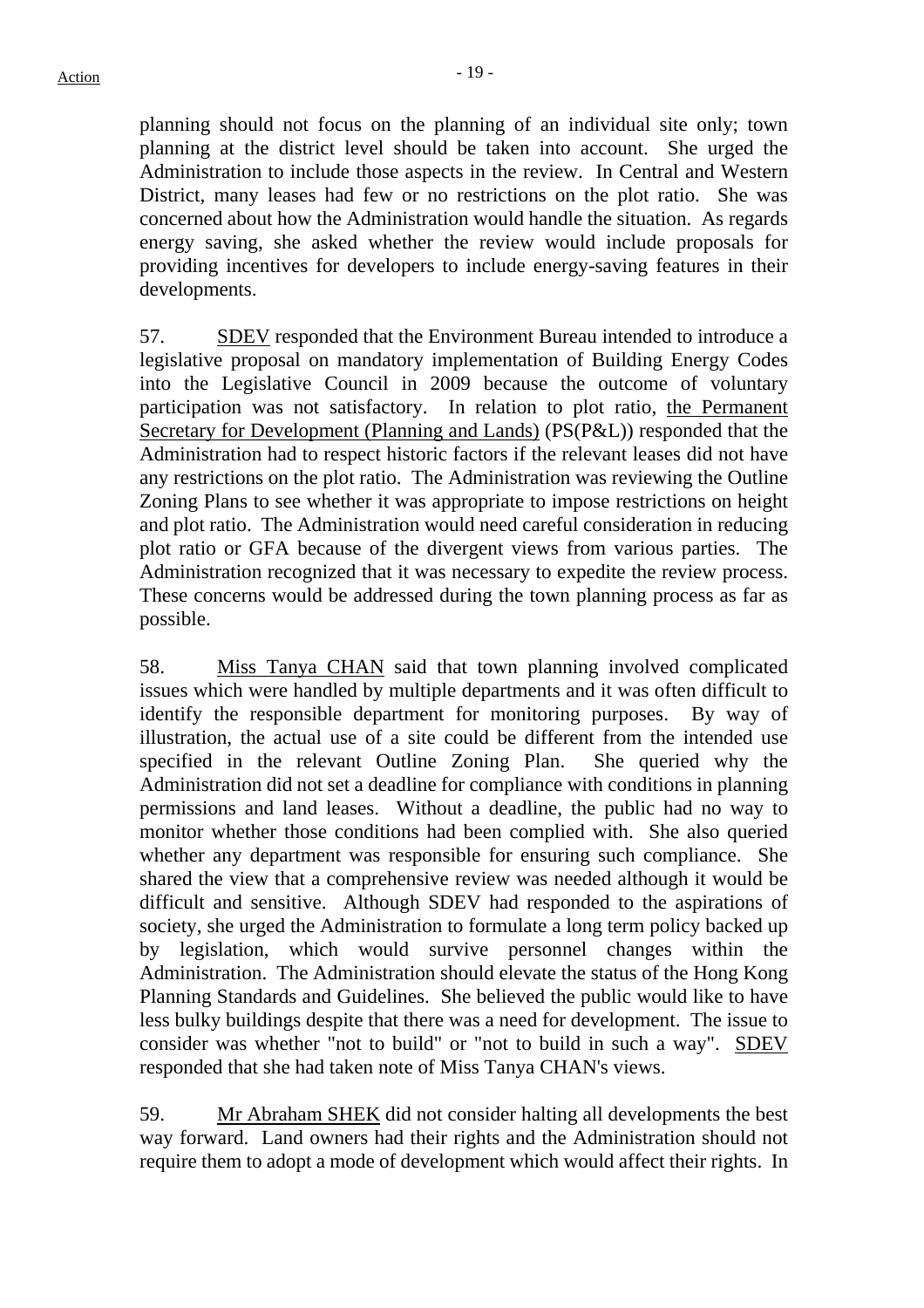promoting a quality built environment, the Administration should serve as a role model. As Hong Kong's development was market-driven, what was important was what the market would do. BD, LandsD and PlanD lacked coordination and the Administration should coordinate their work so as to expedite the processing of building projects. This would provide an incentive for development. Development proposals submitted by private developers, the Urban Renewal Authority and the MTR Corporation, Limited should be considered in an unbiased manner. In his view, Outline Zoning Plans were to impose restrictions rather than providing a blueprint for guiding development. There were too many constraints in implementing developments in Hong Kong as compared with Shenzhen and Shanghai. By way of illustration, flats with higher ceilings would have better air ventilation but this would increase building height. If restrictions were too tight, it would affect creating a quality environment. While SDEV had the will to tackle the matter, he considered the mentality of many officials too rigid. As Hong Kong's economic development was driven by land development, he urged the Administration to strike a balance and heed majority views instead of yielding to minority views.

60. Prof Patrick LAU said that he supported the direction of sustainable development. Hong Kong's development was constrained by the restrictions imposed under BO. Instead of stepping up development control, restrictions in BO should be relaxed because over-control led to dull and monotonic buildings. He shared the view that the Administration should rationalize the work of PlanD, BD and LandsD. The Administration should carry out town planning on a district basis from a three-dimensional perspective. He thanked SDEV for her support in the Hong Kong Architecture Centre. Many policies were unfair to architects and the Administration should communicate more with professional bodies and the public in conducting the review. Unfair policies hindered the work of architects. Architects supported sustainable development and they hoped to have a creative and flexible city with fewer restrictions. They would communicate more with citizens to enhance their understanding in architecture.

61. In response, SDEV said that although the issues involved were sensitive, the Administration and SDC would proceed with the work in a prudent and balanced manner. When SDC conducted the 3-month public engagement exercise, the Administration would at the same time discuss with relevant professional bodies in an open manner.

# Public engagement

62. Ms Cyd HO opined that as numerous interests were involved in the matter, a 3-month public engagement exercise might be insufficient. She urged the Administration to extend the public engagement period. She asked whether the Administration would provide unbiased professional advice to the public during the public engagement exercise. Without professional advice as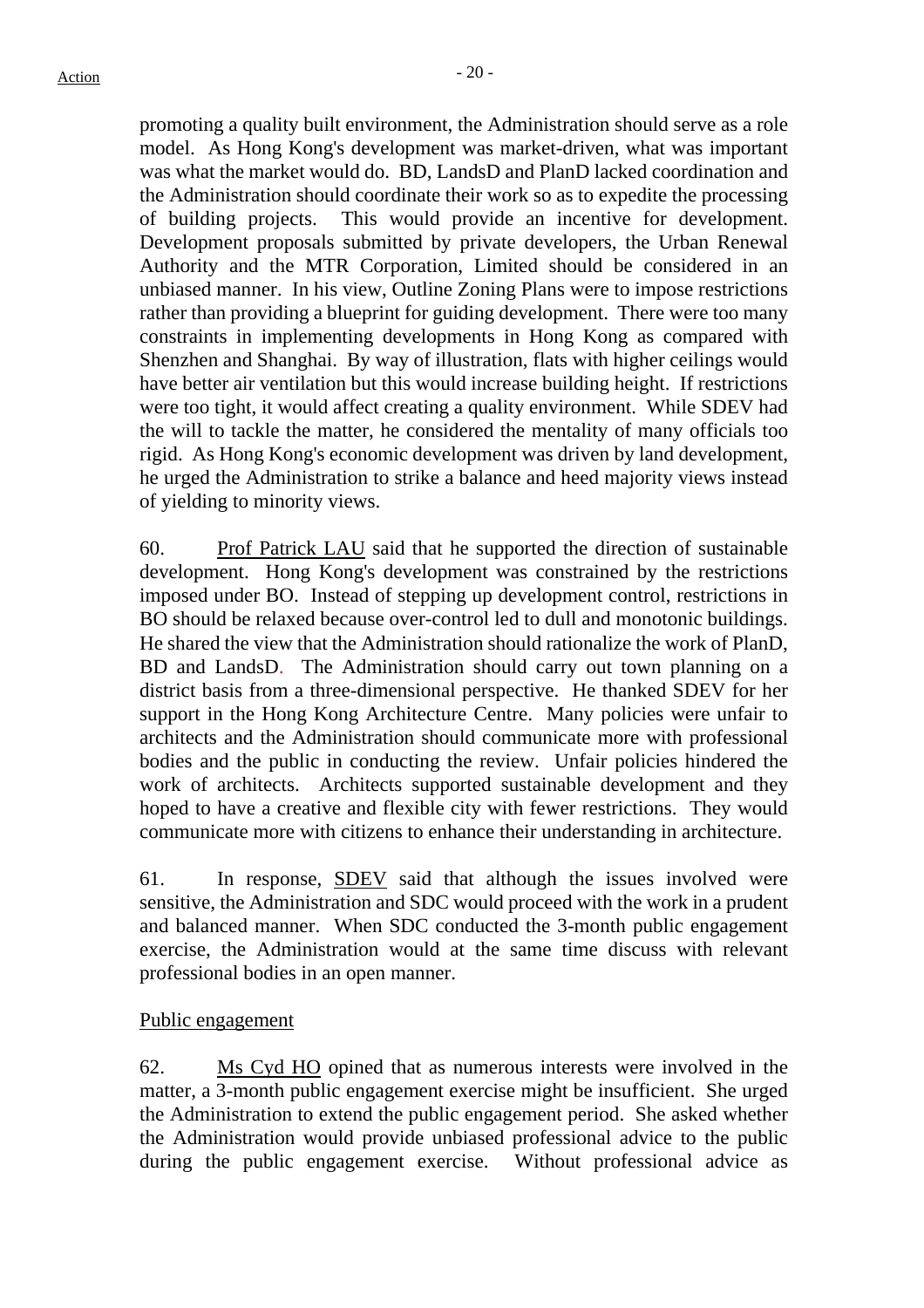reference, preliminary views given by the public might not be too useful for the review. She sought information on the method for analyzing the views collected.

63. In response, SDEV said that the Administration would discuss with SDC on whether there was a need to extend the duration of the public engagement exercise. SDC would engage consultants for the exercise and it had also set up a support group, the members of which included professionals such as architects, surveyors and engineers. SDC would adopt a fair and open manner in conducting the public engagement exercise and analyze public views collected in a fair, just and unbiased manner. Whether the Administration would accept SDC's recommendations after the latter's analysis of the public views would be a policy issue. She would relay Ms Cyd HO's views to SDC for consideration.

64. On the Administration's remarks in paragraph 23 of its paper, Prof Patrick LAU queried why the Administration expected that the industry would generally accept its proposals when the public engagement exercise was still in progress. He said that the industry did not agree to the Administration's proposals. Mr Abraham SHEK also queried the Administration in this regard. SDEV clarified that the proposals referred to in paragraph 23 of the Administration's paper were those minor adjustments to be introduced by BD as set out in paragraph 22, after consultation with the building industry through the established mechanism.

# **VI Amendments to the Land Titles Ordinance**  (LC Paper No. CB(1)396/08-09(06) -- Administration's paper on "Amendments to Land Titles Ordinance")

65. Members noted the supplement information provided by the Administration, which was tabled at the meeting.

> (*Post-meeting note*: The Administration's supplementary information (LC Paper No. CB(1)467/08-09(01)) was issued to members on 22 December 2008.)

66. PS $(P&L)$  said that the Administration's paper reported the progress of the review of the Land Titles Ordinance (Cap. 585) (LTO) and the preparation of the amendments to the LTO. The LTO was enacted in 2004 with a view to introducing a land title registration system in Hong Kong to improve efficiency, reduce cost and provide certainty in property transactions. The Land Registry had completed the review and would like to consult stakeholders on two major aspects, namely the conversion mechanism and the rectification and indemnity mechanism. In this regard, the Administration intended to launch a three-month public consultation exercise in January 2009. The Administration had conducted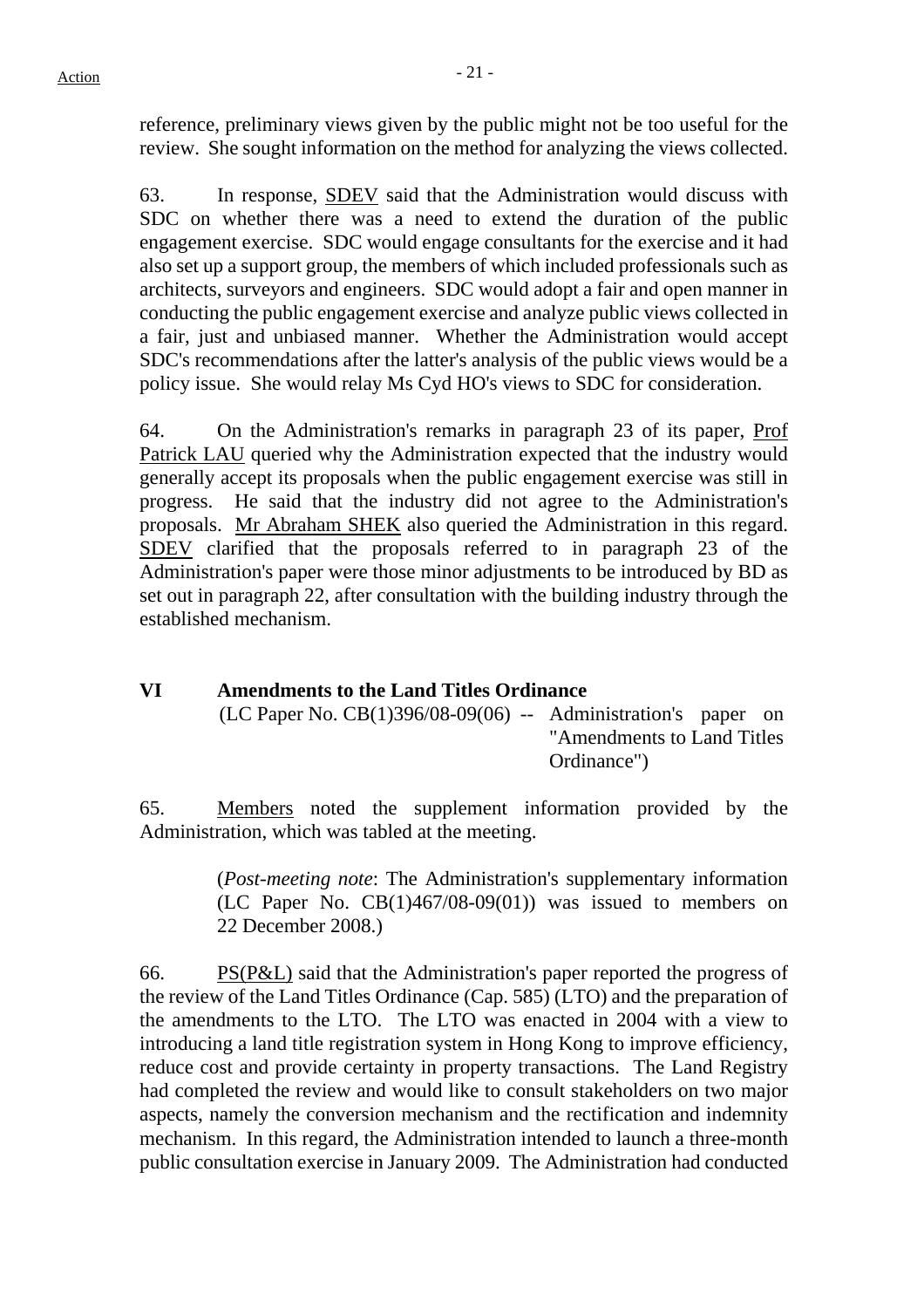initial discussions with major stakeholders and their views were set out in Annex B to the Administration's paper.

67. The Land Registrar (the Registrar) added that the other two annexes to the Administration's paper set out the Administration's proposed amendments on rectification and indemnity provisions and the conversion mechanism. As the Land Registry was established as a Trading Fund, the Administration would also propose amendments to the schedule to the Land Registry Trading Fund under the Trading Funds Ordinance (Cap. 430) (TFO) to allow for the Land Registry commencing and operating the title registration system

68. Mr Abraham SHEK expressed disappointment that there was no progress after conducting repeated consultations since the enactment of the LTO four years ago. Although the sector had given their comments, the Administration did not take the matter forward and the drafting of the LTO was far from satisfactory. Although the Registrar had been doing a great job, the Administration lacked leadership and direction and everything was going back to square one.

69. In response, PS(P&L) explained that as the Legislative Council requested the Administration not to implement the title registration system until completion of a comprehensive review, substantial time was needed for the work.

70. The Registrar said that the issues involved were complicated and the LTO would be replacing the Land Registration Ordinance, which was one of the foundation stones of Hong Kong laws on which many other laws were based. The Administration had to ensure that all relevant legislation would dovetail with one another. Other jurisdictions had also encountered difficulties with the two major issues mentioned above. All the issues raised by Legislative Council Members during the Second Reading debate of the LTO and the relevant bills committee had been addressed. What the Administration was handling at present were residual issues arising from the post-enactment review and discussions with the Law Society of Hong Kong, the Hong Kong Bar Association and The Real Estate Developers Association of Hong Kong. The amendment bill would be introduced into the Legislative Council in good time to allow Members to have sufficient time for thorough scrutiny within the current legislative term. He said that there was substantial progress in the matter although there were still issues that had to be settled.

71. Dr Margaret NG said that as she was the chairman of the relevant bills committee, she had a clear understanding of the potential problems in the LTO. Although Members were then not completely assured that the LTO would be implemented smoothly without problems, it was enacted in 2004 before the 2000-2004 legislative term ended due to time limitation. Otherwise, years of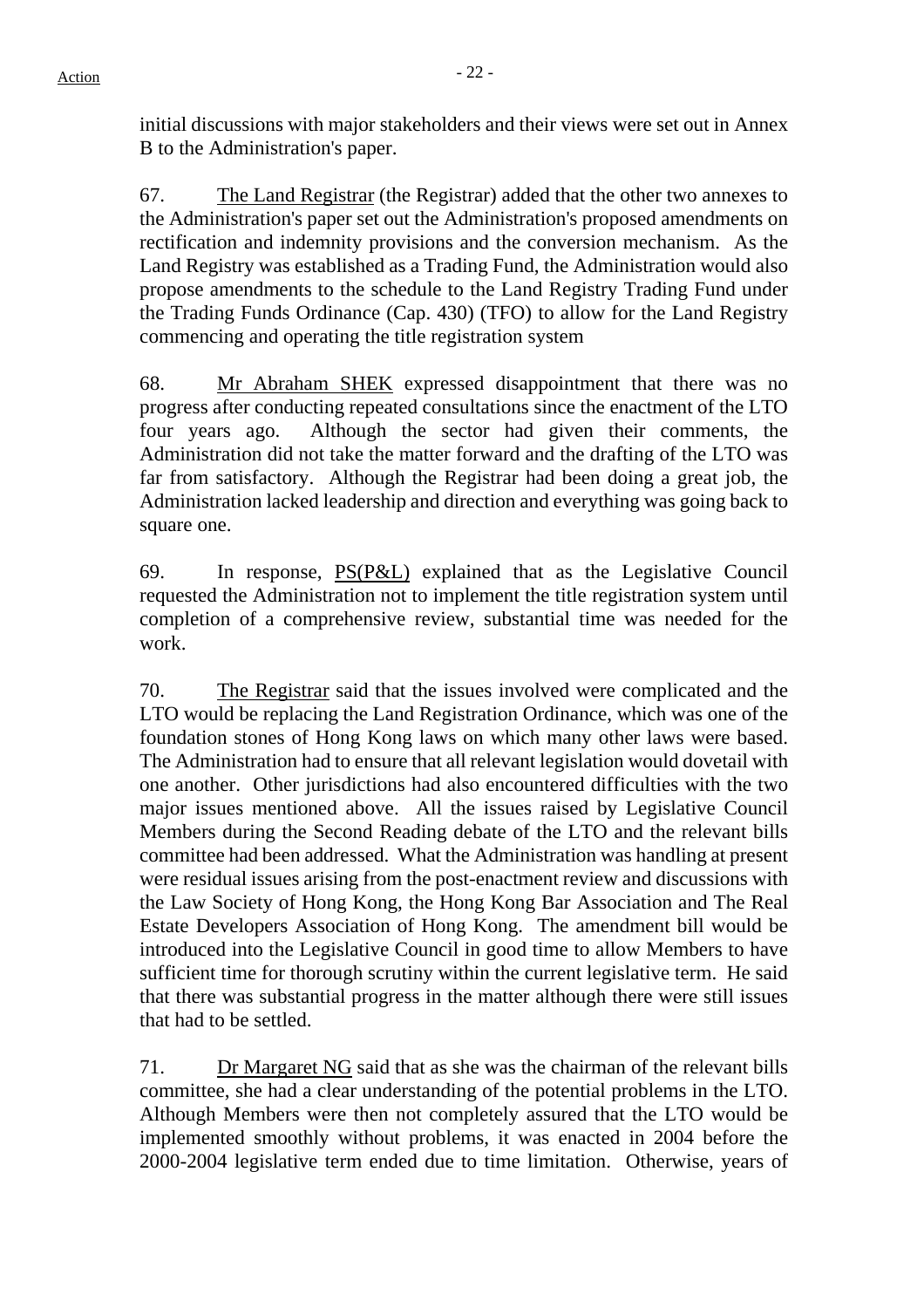efforts in the legislative work would come to no avail. Members therefore had requested the Administration to further study the relevant issues before the LTO came into operation. She was worried that if land titles were uncertain, it was not the interests of the developers that would be affected, but those of the community at large, and the effect would be extensive. Many issues, especially the conversion mechanism, remained unresolved. Experienced property conveyance lawyers expressed grave worries in this regard. As many legal issues were involved, discussion at the Panel only might not be able to fully address those issues. She asked whether the Administration intended to introduce the amendment bill after completing the necessary consultation, or to exchange views with Members in a systematic way during the interim. If it was the latter, she suggested establishing a subcommittee under the Panel on Development, or a joint subcommittee of the Panel on Development and the Panel on Administration of Justice and Legal Services, to discuss the legal issues involved.

72. The Registrar concurred that the matter was of fundamental importance for the community at large. Before promulgating the papers for the three-month public consultation, the Administration had also provided major stakeholders with other papers of a more technical nature. The Administration would be happy to discuss with any group or committee set up by the Legislative Council. Before introducing the amendment bill, the Administration had to clarify how the LTO would work with other legislation and consequential amendments to other legislation would have to be made. He expected that the amendment bill could be introduced by the end of 2009 at the earliest.

73. Dr Margaret NG said that the progress would be very fast if the amendment bill could be introduced by the end of 2009.

74. Mr CHEUNG Hok-ming said that the Administration had close liaison with Heung Yee Kuk on the matter and there were some unexpected issues. Apart from very complicated legal issues, Heung Yee Kuk was also concerned about land titles held by tso and tong. The Administration should not hastily implement the land titles system until all relevant issues had been resolved. Fraud cases in land transactions occurred from time to time in the New Territories and such cases might increase if the land titles were unclear. The indemnity cap of \$30 million for fraud cases was too low. Heung Yee Kuk considered that there should be a mechanism to recover the land titles lost due to the conversion mechanism. He shared the view that the subject matter could be further discussed in detail through appropriate arrangements, such as forming a subcommittee under the two Panels.

75. In response, the Registrar said that he had taken note of Mr CHEUNG Hok-ming's views and the Administration would continue to liaise closely with Heung Yee Kuk in taking the matter forward.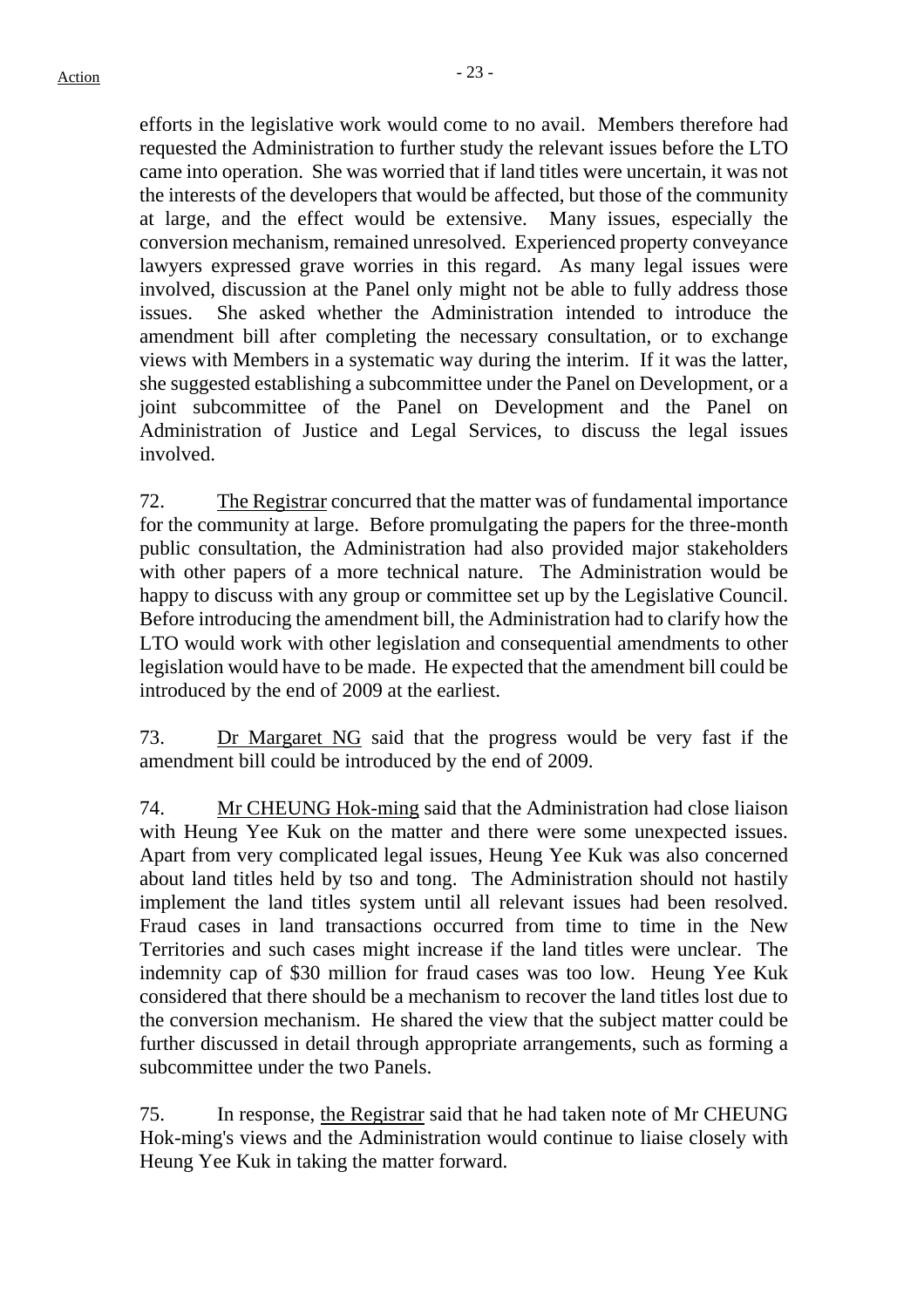76. Prof Patrick LAU expressed concern about updating of land boundaries and asked whether amendments to the Land Survey Ordinance (Cap. 473) (LSO) would proceed in parallel with amendments to the LTO. In this regard, he enquired about the timetable for the work.

77. In response, the Registrar said that the Administration's intention was to package amendments to the LSO as consequential amendments to the LTO. The work would proceed in parallel.

78. Dr Margaret NG said that as many sectors in society, such as professionals in the legal and surveying fields and land title owners in the New Territories, had concerns and views about the land titles system, consideration could be given to forming a subcommittee under the House Committee to carry out preparation work for scrutiny of the amendment bill. Members who were interested in joining the future Bills Committee could join that subcommittee and this would facilitate scrutiny of the amendment bill in future.

79. The Chairman shared the view that there were worries among land title owners in the New Territories about issues such as litigation on fraud cases. Approval by the House Committee would be required if a subcommittee was formed under the House Committee. Alternatively, the Panel on Development and the Panel on Administration of Justice and Legal Services could consider forming a joint subcommittee. He would discuss with the Clerk on how this matter should be followed up.

**VII PWP Item no. 5729CL "Disposal of contaminated sediment - dredging, management and capping of sediment disposal facility at Sha Chau"** 

> (LC Paper No. CB(1)396/08-09(07) -- Administration's paper on "5729CL – Disposal of Contaminated Sediment – Dredging, Management and Capping of Sediment Disposal Facility at Sha Chau")

80. The Principal Assistant Secretary (Works) 3, Development Bureau (PAS(W)3) briefed members on the purpose of the PWP Item no. 5729CL "Disposal of contaminated sediment -- dredging, management and capping of sediment disposal facility at Sha Chau". The Deputy Head of Civil Engineering Office (Projects & Environmental Management), Civil Engineering and Development Department (D Hd(CEO)) then explained the justification and details of the project. He said that the proposed sediment disposal facility with a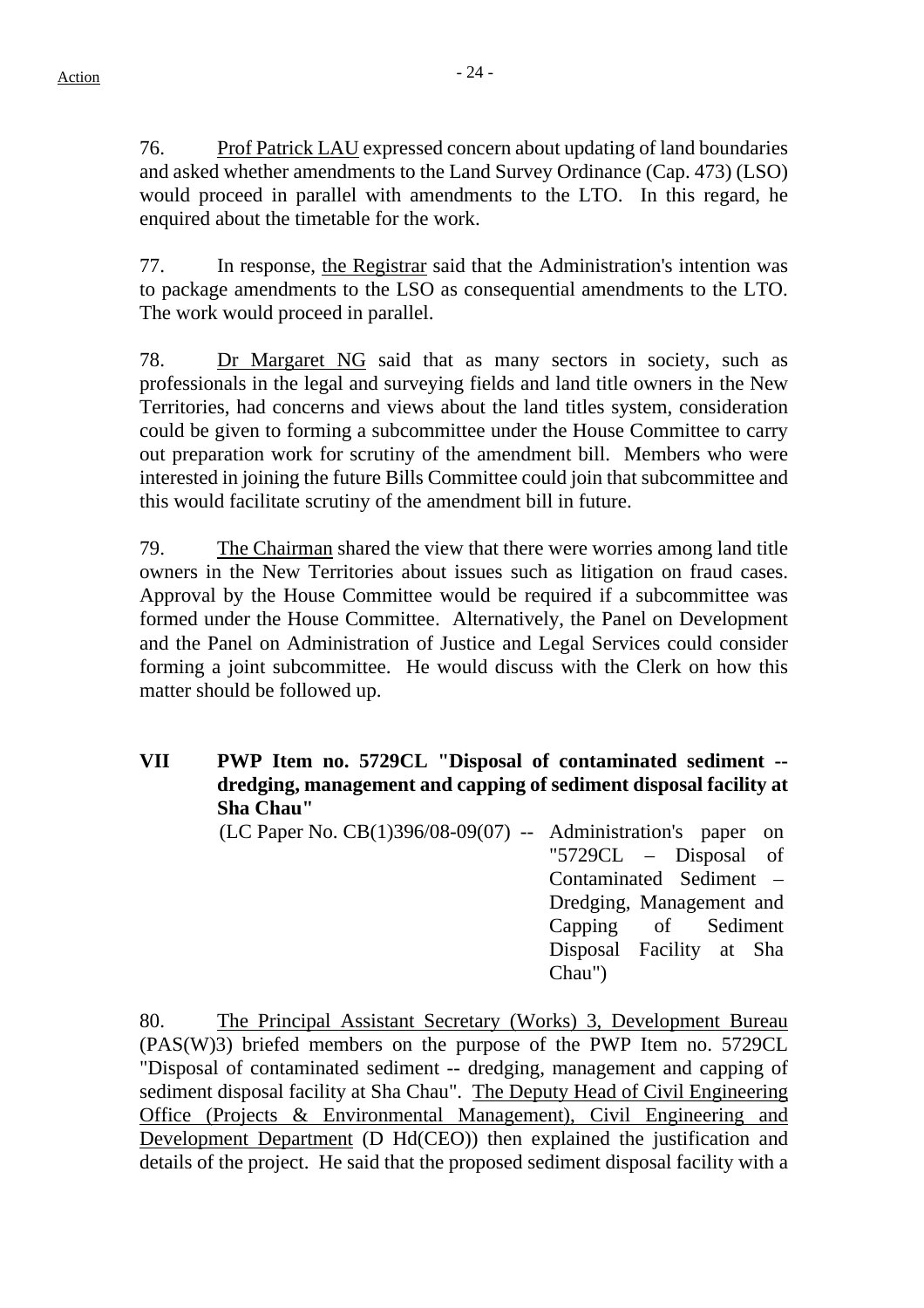total design capacity of about 8 million cubic metres was an extension of the existing sediment disposal facility. The existing facility was expected to be fully filled by mid-2010 and the proposed facility was needed to cater for the disposal of contaminated sediment generated from various works projects. The proposed facility had proceeded to the detailed design stage and the Administration intended to commence the works in mid-2009. The Administration would continue to adopt the existing environmental monitoring measures for the proposed facility to ensure that the environment would not be adversely affected.

#### Consultation with relevant parties

81. Mr CHEUNG Hok-ming sought further information on the Administration's meetings with the Capture Fisheries Sub-Committee and Aquaculture Fisheries Sub-committee of the Advisory Committee on Agriculture and Fisheries. He said that he had received through the Complaint Division and other channels appeals from fisheries bodies in relation to the effects of reclamation or foreshore and sea-bed works on the fisheries industry. He considered that the Administration should provide a clear explanation on the proposed works to the above two subcommittees and other fisheries bodies and reach a consensus with them on the standards for environmental monitoring. The Administration should clarify the relevant issues before submitting the proposal to the Public Works Subcommittee.

82. In response, D Hd(CEO) said that the Administration met regularly with the Capture Fisheries Sub-Committee and report the operational aspects, such as results of environmental monitoring, of the existing sediment disposal facilities at Sha Chau. The Capture Fisheries Sub-Committee raised no objection to the existing and proposed facilities. As regards the Aquaculture Fisheries Sub-committee, at its meeting on 1 August 2008, some members of the Sub-committee enquired about the details of the proposed facility. The Administration gave a briefing at that meeting and in response to the concerns of some members of the Sub-committee, the Administration provided detailed explanation on the Environmental Impact Assessment (EIA) for the proposed works, site selection, proposed dumping method and environmental mitigation measures at another meeting on 5 December 2008. The Administration would organize a site visit for the Aquaculture Fisheries Sub-committee in response to its members' request. PAS(W)3 added that the existing facility at Sha Chau had commenced operation since 1992. There were stringent environmental protection control measures and environmental monitoring and auditing mechanisms and they would continue to be adopted for the proposed facility. No problem was envisaged for the proposed facility. The Administration would be glad to provide fisheries bodies with further information and report to the Tuen Mun District Council (TMDC) before submitting the proposal to the Public Works Subcommittee in January 2009.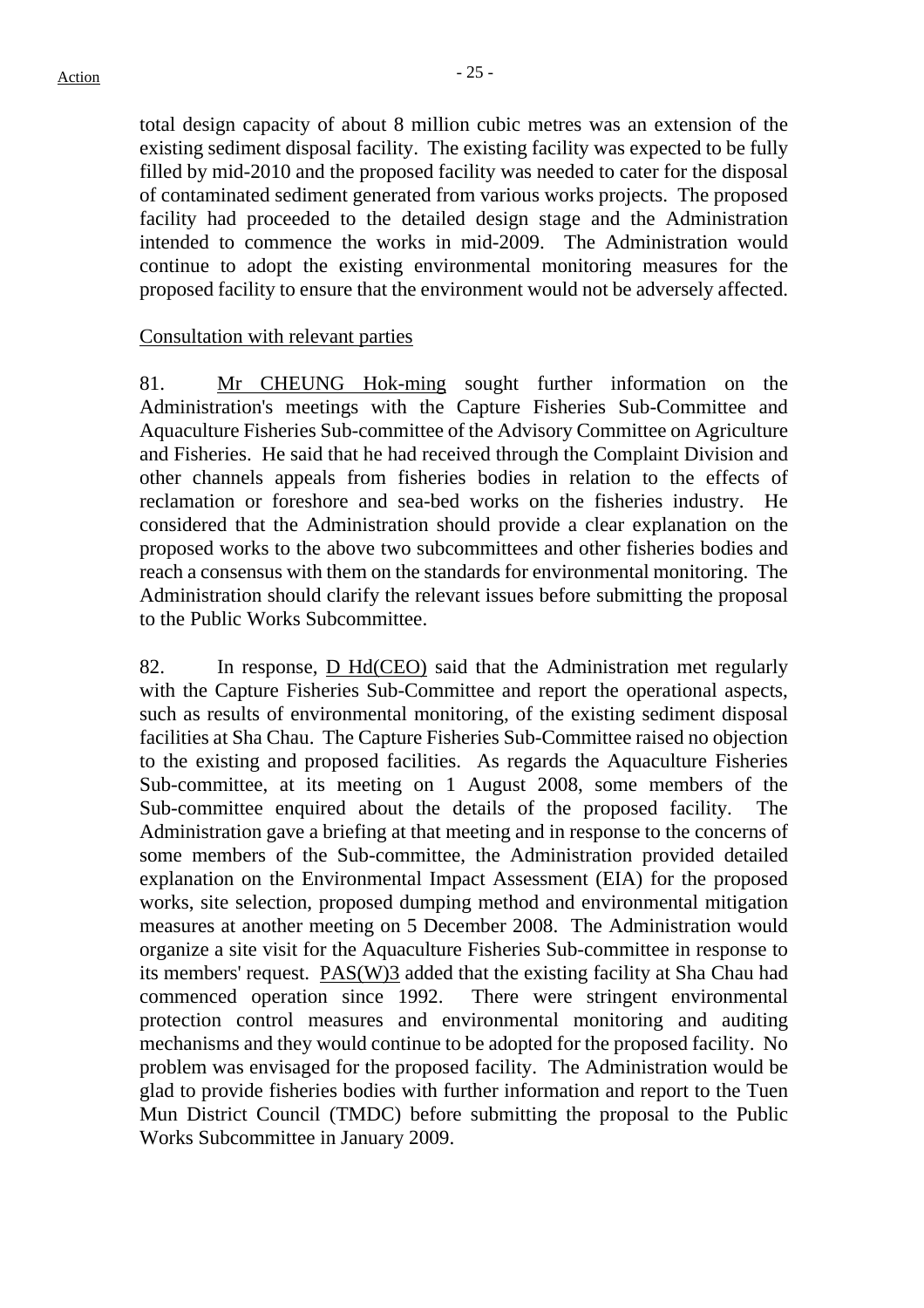83. The Chairman said that in the capacity of the chairman of the Tuen Mun District Council, he would provide some additional information on the proposed project. At the meeting of TMDC on 21 January 2008, a motion objecting to the gazetting of the proposed works was moved and carried. After the Administration had given further details of the proposed project at another meeting of TMDC on 28 February 2008, TMDC raised no objection to the gazetting of the proposed works, but requested the Administration to continue to consult it and provide for its reference any dissenting views of other organizations consulted. In this connection, he urged the Administration to provide an oral or a written report of those views to TMDC as soon as possible. He asked whether the Administration would brief TMDC again at its next meeting.

84. In response, PAS(W)3 said that the proposed works were gazetted under the Foreshore and Sea-bed (Reclamations) Ordinance on 20 March 2008 and no objection or public opinion was received during the objection period. The authorization of the proposed works was gazetted on 13 June 2008. The Administration reported the outcome of the gazettal to the Environment, Hygiene and District Development Committee of TMDC in November 2008 by means of circulating an information paper. According to his understanding, the Subcommittee would report to TMDC on 6 January 2009. The Administration would be glad to attend that meeting to provide further information if so requested.

85. The Chairman said that the Administration should attend that meeting to provide information on the views received in relation to the proposed works.

86. Mr KAM Nai-wai said that the Administration had not even prepared a PowerPoint presentation for the project with an estimated capital cost of \$770.9 million, which was a substantial amount. He criticized that the Administration had not mentioned the details of the consulting process with TMDC in its paper and asked whether the Administration had consulted environmental groups. He considered that public aspirations in environmental protection in 1992 were entirely different from those nowadays and more environmental protection measures would be required at present to convince the public. The standards for Environmental Impact Assessment were low and he could not imagine that the proposed facility would have no effect on the environment. He urged members not to support the proposed works lightly because more details about the proposed works should be provided. He suggested that the Panel should invite relevant parties to attend a meeting to present their views.

87. In response, PAS(W)3 said that the Environmental Impact Assessment for the proposed works was conducted according to the requirements of the Environmental Protection Ordinance. The Principal Environmental Protection Officer (Regional Assessment), Environmental Protection Department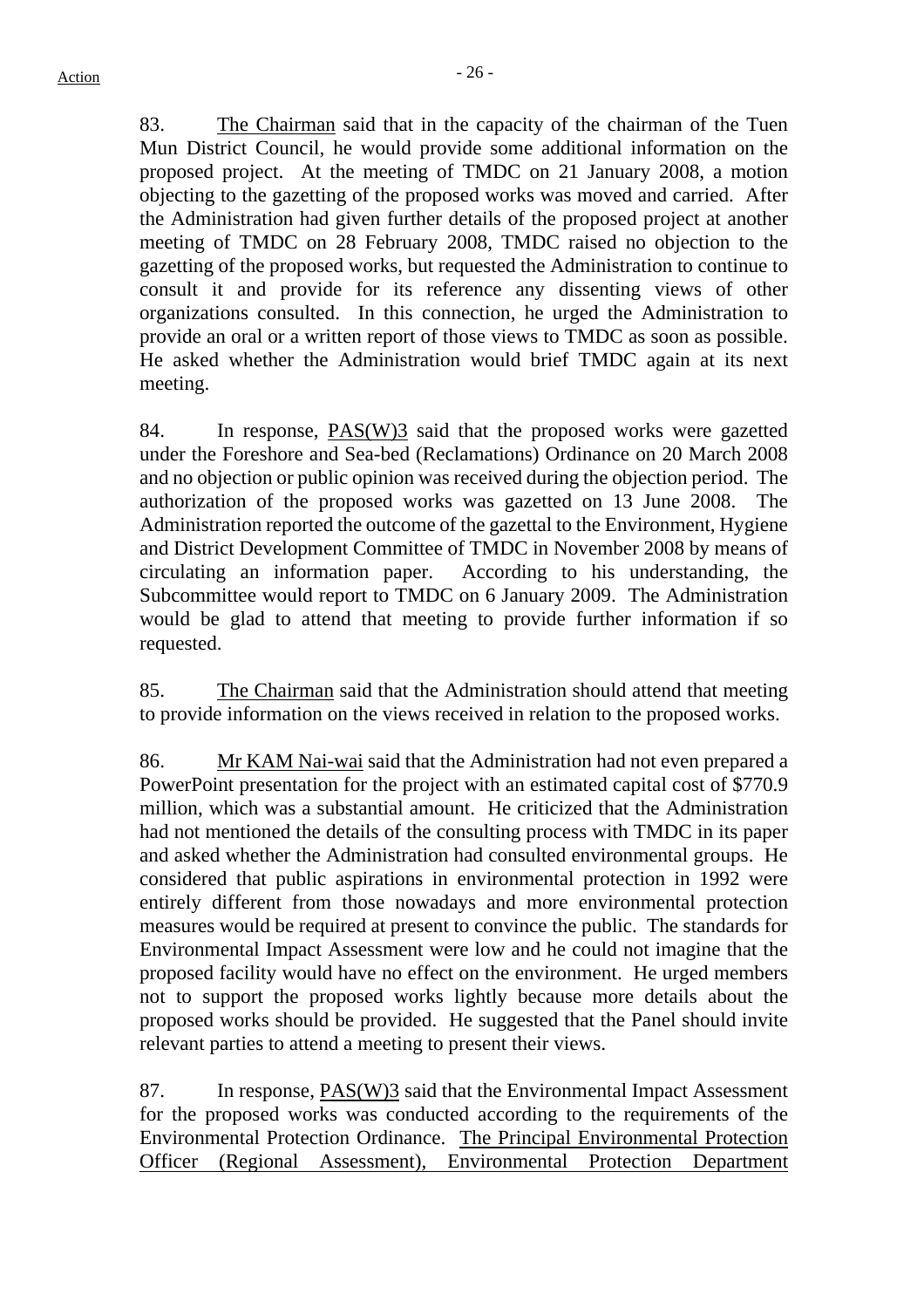(PEPO(RA)) said that while there was room for raising the standards for Environmental Impact Assessment in future, various environmental data collected such as those on water quality and marine organisms showed that the sediment disposal facility had no adverse impacts on the environment, and water quality was up to the standard of the legislation in force. The environmental monitoring and mitigation measures were properly carried out providing monitoring data in a timely manner for checking against the requirements of the EIA. The sediment disposal facility had posed no environmental problems based on the present standards.

88. Ms Emily LAU said that the Administration should provide more information on the views of the environmental groups, fisheries bodies and relevant District Council consulted. She would not object to the suggestion of soliciting further views from them.

89. Prof Patrick LAU shared the view that the Administration should provide more information on the views of the parties consulted. He queried why the presentation for TMDC was more detailed than that for the Panel.

90. The Chairman urged the Administration to provide a detailed briefing to TMDC at its meeting on 6 January 2009. He shared the view that the Administration should have reflected the views of TMDC in its paper.

91. In response, PAS(W)3 said that the Administration had provided further information to TMDC to its satisfaction. D Hd(CEO) said that with the help of a PowerPoint presentation, the Administration first briefed TMDC on the proposed works on 21 January 2008. Members of TMDC expressed concern, objected to the gazetting of the proposed works and requested the Administration to provide further details, which the Administration had provided before TMDC's meeting on 28 February 2008. The further details included information such as environmental groups consulted. The Administration completed a detailed Environmental Impact Assessment in 2005, and consulted and obtained the support of the Advisory Council on the Environment in September 2005. The Director of Environmental Protection approved the EIA Report in the same month. The public, including environmental groups, could give views on the report if they so wished. The Administration also engaged experts on whale and dolphin studies in 2007 and their assessment indicated that the proposed works would not have adverse effect on Chinese white dolphins. The proposed works were gazetted under the Foreshore and Sea-bed (Reclamations) Ordinance on 20 March 2008 and no objection or public opinion was received during the objection period. The Administration reported the outcome of the gazettal to the Environment, Hygiene and District Development Committee of TMDC in November 2008 by means of circulating an information paper. In response to the Chairman's suggestion, the Administration would report further details to TMDC at its meeting on 6 January 2009.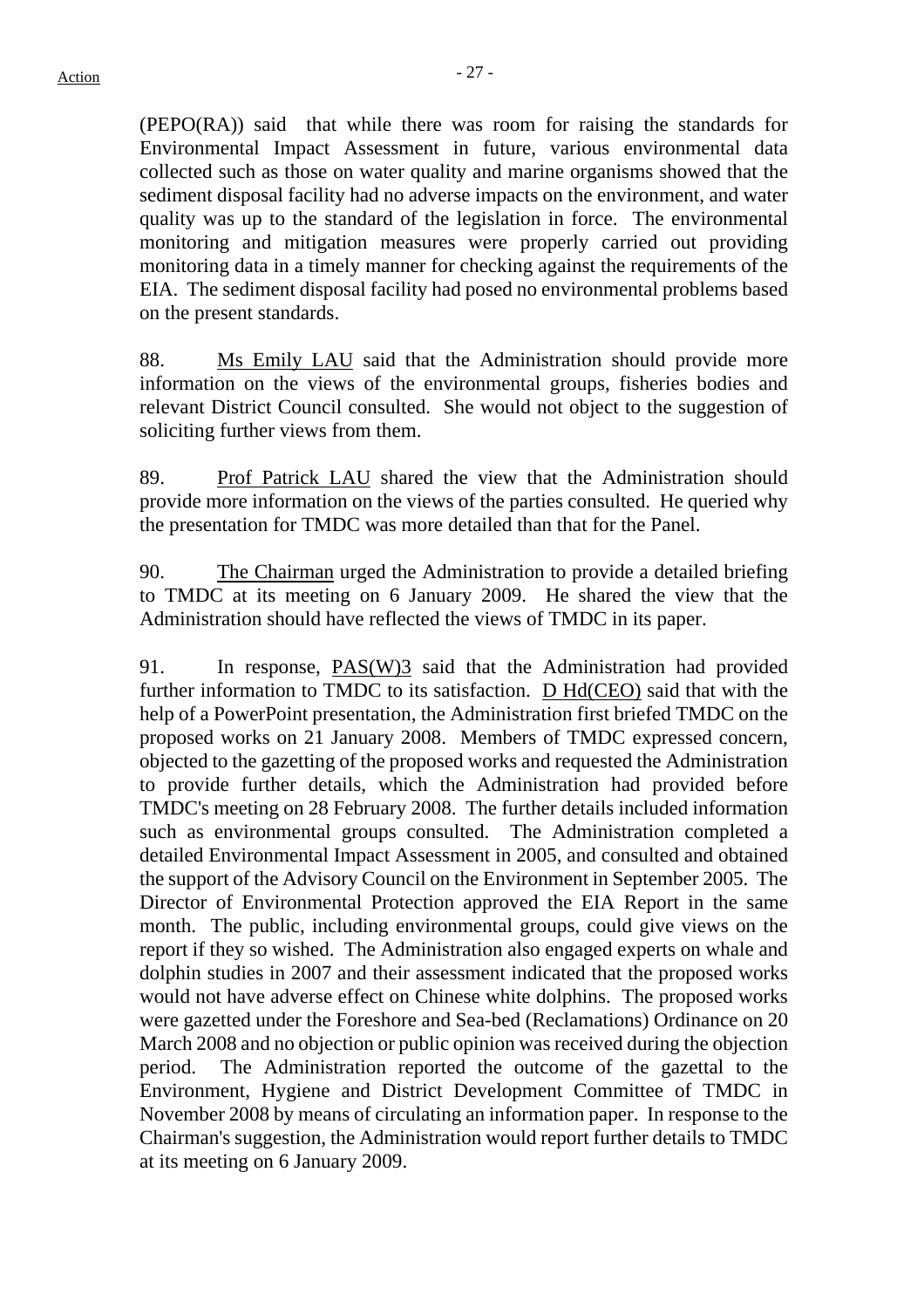# Technical issues

92. Prof Patrick LAU asked whether the disposal pits would be above sea-bed level and whether they could be seen from the sea surface. He further asked how the clean sediment dug out when creating the pits would be disposed of and how the Administration would ensure that the contaminated sediment would not leak out.

93. In response, PAS(W)3 said that the pits would be created by first digging to a level below sea-bed and they would be capped with clean sediment until they were at the same level as the sea-bed after they had been fully filled with contaminated sediment. The clean sediment dug out when creating a new pit would be used for capping filled pits, and the surplus clean sediment would be disposed of at designated facilities suitable for disposal of clean sediment. D Hd(CEO) added that contaminated sediment would fill up the pit at the correct location under guidance to a level about three metres below the sea-bed. The pit would then be capped with clean sediment until it was at the same level as the sea-bed. A thickness of about three metres of clean sediment for capping was determined based on scientific research to ensure that the contaminated sediment would not leak out.

94. The Chairman asked whether the contaminated sediment was toxic. He was concerned about whether disposal of contaminated sediment would affect water quality.

95. In response, PEPO(RA) said that it could not be ruled out that the contaminated sediment was toxic. However, whether contaminated sediment could be disposed of at the sediment disposal facility depended on its classification. According to Technical Circular 34/2002, contaminated sediment classified as Category H could be disposed of at the sediment disposal facility but depending on biological screening results stringent treatment might be required before disposal.

96. Ms Emily LAU said that the Administration should provide more information on environmental monitoring. The Administration should provide water quality data to show that the contaminated sediment would not affect water quality and provide the relevant details if the sediment affected the fisheries industry and marine ecology. The Administration should provide drawings showing the implementation technology of the proposed works.

97. In response, PAS(W)3 said that the Administration had been monitoring the effects of the contaminated sediment with scientific rigour, and he agreed to provide the details requested.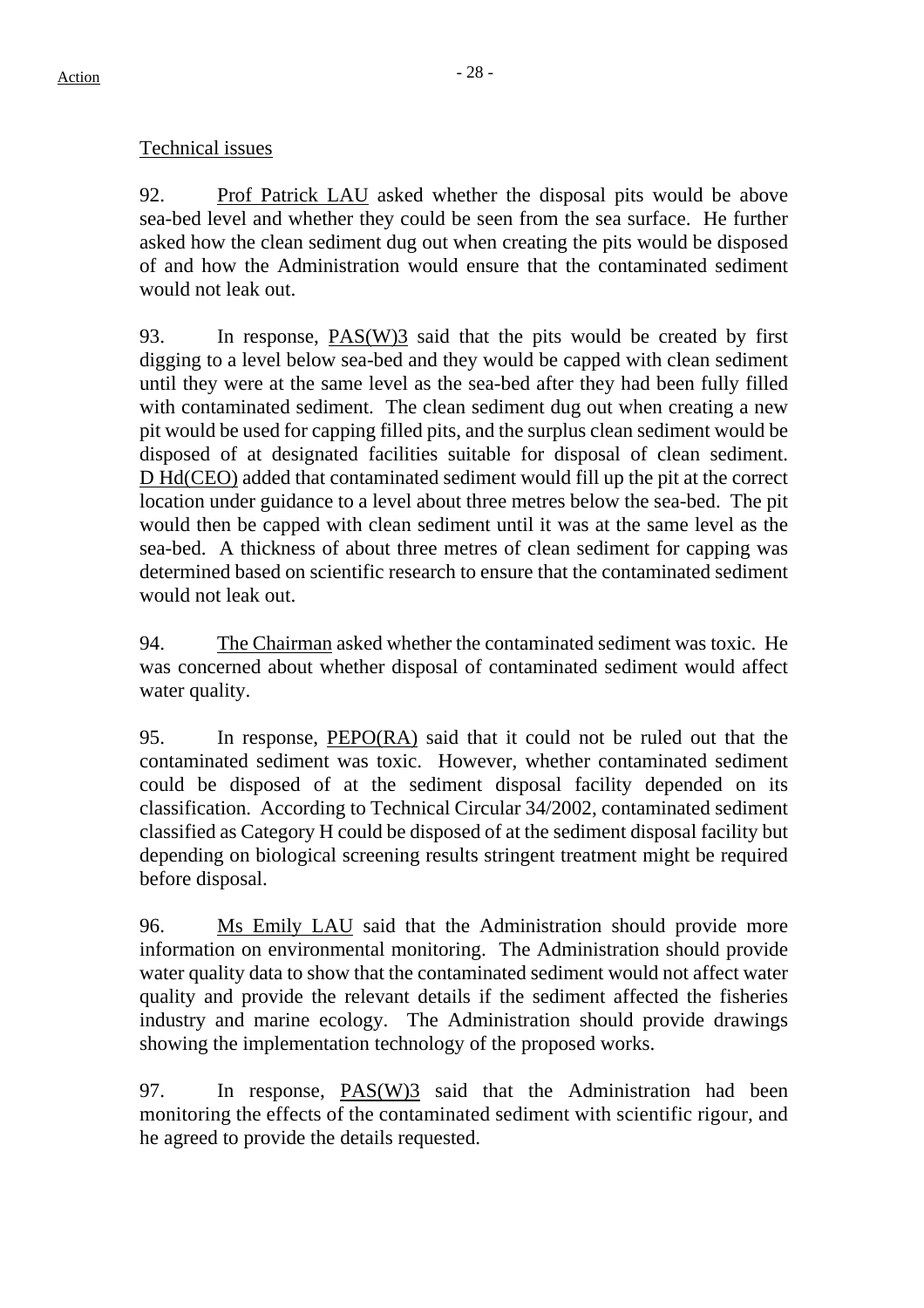# Way forward

98. Prof Patrick LAU shared the view that more information should be provided, such as the implementation technology and disposal method. If the Administration could provide the necessary information, he believed that members would express support for the proposed works because there was a genuine need to dispose of contaminated sediment. He urged the Administration to provide the requested information before the Public Works Subcommittee considered the proposal.

99. Mr CHEUNG Hok-ming considered that deputations might not be interested in attending a Panel meeting because they had already expressed their views. He suggested that the Panel should express support for submitting the proposal to the Public Works Subcommittee and the Administration should provide all necessary information for members' consideration.

100. Mr KAM Nai-wai said that if it was not necessary for the Panel to further discuss the proposal, the Administration should provide the Public Works Subcommittee with all the necessary information and brief the Public Works Subcommittee with the aid of a PowerPoint presentation. The Panel should invite the relevant District Council, environmental groups and fisheries bodies to give written views on the proposed works.

101. Ms Emily LAU suggested that the Panel should write to the relevant parties to see if they had opposing views on the proposed works. The Panel should discuss the subject again if those parties had opposing views. Otherwise, there was no need for the Panel to discuss the subject again.

102. Mr KAM Nai-wai considered that the funding proposal could be submitted to the Public Works Subcommittee for consideration on condition that the Administration would accede to members' requests for further information.

103. Members agreed that the Panel should write to the relevant parties to see if they had opposing views on the proposed works and request the Administration to provide the further information requested by members.

> (*Post-meeting note*: The Administration's supplementary information note (LC Paper No. CB(1)594/08-09(01)) was issued to members on 14 January 2009.)

104. The Chairman said that members' views would be reported to the Public Works Subcommittee.